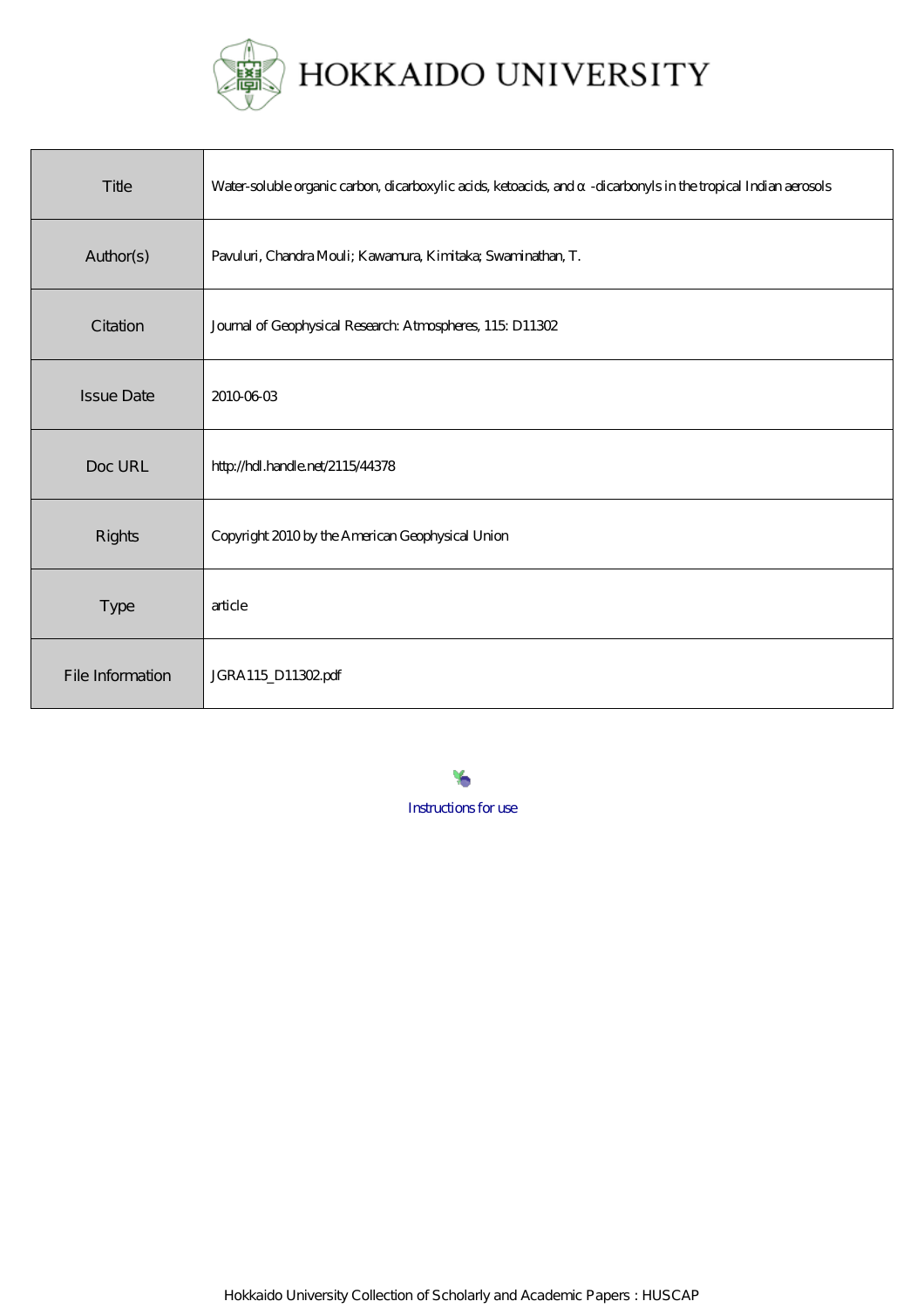

# Water‐soluble organic carbon, dicarboxylic acids, ketoacids, and  $\alpha$ -dicarbonyls in the tropical Indian aerosols

Chandra Mouli Pavuluri,<sup>1</sup> Kimitaka Kawamura,<sup>1</sup> and T. Swaminathan<sup>2</sup>

Received 14 June 2009; revised 8 January 2010; accepted 14 January 2010; published 3 June 2010.

[1] Tropical aerosol (PM<sub>10</sub>) samples ( $n = 49$ ) collected from southeast coast of India were studied for water-soluble dicarboxylic acids  $(C_2-C_{12})$ , ketocarboxylic acids  $(C_2-C_9)$ , and  $\alpha$ -dicarbonyls (glyoxal and methylglyoxal), together with analyses of total carbon (TC) and water‐soluble organic carbon (WSOC). Their distributions were characterized by a predominance of oxalic acid followed by terephthalic (t‐Ph), malonic, and succinic acids. Total concentrations of diacids (227–1030 ng m<sup>-3</sup>), ketoacids (16–105 ng m<sup>-3</sup>), and dicarbonyls (4–23 ng m<sup>-3</sup>) are comparative to those from other Asian megacities such as Tokyo and Hong Kong. t‐Ph acid was found as the second most abundant diacid in the Chennai aerosols. This feature has not been reported previously in atmospheric aerosols. t‐Ph acid is most likely derived from the field burning of plastics. Water‐soluble diacids were found to contribute 0.4%–3% of TC and 4%–11% of WSOC. Based on molecular distributions and backward air mass trajectories, we found that diacids and related compounds in coastal South Indian aerosols are influenced by South Asian and Indian Ocean monsoons. Organic aerosols are also suggested to be significantly transported long distances from North India and the Middle East in early winter and from Southeast Asia in late winter, but some originate from photochemical reactions over the Bay of Bengal. In contrast, the Arabian Sea, Indian Ocean, and South Indian continent are suggested as major source regions in summer. We also found daytime maxima of most diacids, except for  $C_9$  and t-Ph acids, which showed nighttime maxima in summer. Emissions from marine and terrestrial plants, combined with land/sea breezes and in situ photochemical oxidation, are suggested especially in summer as an important factor that controls the composition of water‐soluble organic aerosols over the southeast coast of India. Regional emissions from anthropogenic sources are also important in megacity Chennai, but their influence is weakened due to the dispersion caused by dynamic land/sea breeze on the coast.

Citation: Pavuluri, C. M., K. Kawamura, and T. Swaminathan (2010), Water‐soluble organic carbon, dicarboxylic acids, ketoacids, and  $\alpha$ -dicarbonyls in the tropical Indian aerosols, J. Geophys. Res., 115, D11302, doi:10.1029/2009JD012661.

# 1. Introduction

[2] South Asia is one of the most important source regions on the globe for atmospheric aerosols and their precursors because of extensive economic development in India, which is similar to modern China. The economy of India had an average annual gross domestic product growth of 6.1% [World Bank, 2000] and a high growth rate of energy consumption (21% between 2001 and 2006; http://www.eia. doe.gov/emeu/international/energyconsumption.html). South Asia is predicted to have the highest growth rate of energy consumption in the world by 2010 [Srivastava and Misra, 2007] and is likely to become the most important

Copyright 2010 by the American Geophysical Union. 0148‐0227/10/2009JD012661

source region of anthropogenic emissions. Indian Ocean Experiments (INDOEX) indicated a high aerosol loading influenced by growing levels of pollutants in India and Southeast Asia and their significant effect on radiative forcing [Lelieveld et al., 2001; Mitra, 2001].

[3] In India, the mode of energy use and combustion technologies is very different from those of North America and Europe. In this country, 85%–90% of cooking energy are from burning of biofuels (wood, agricultural waste, and dung cake), which accounts for 47% of the total energy consumption [*Tata Energy Research Institute*, 1997]. Even in urban area, municipal solid wastes are mostly disposed into open landfills [Jha et al., 2008], which are often ignited to result in field burning without any control. High ambient temperatures and strong solar radiation, as well as high levels of  $O_3$  and NO<sub>x</sub> [*Pulikesi et al.*, 2006], further induce photochemical production of aerosols in the atmosphere. Southeast Asian and Indian Ocean monsoons may further influence the chemical and physical properties of tropical Indian aerosols.

<sup>&</sup>lt;sup>1</sup>Institute of Low Temperature Science, Hokkaido University, Sapporo, Japan.

Department of Chemical Engineering, Indian Institute of Technology Madras, Chennai, India.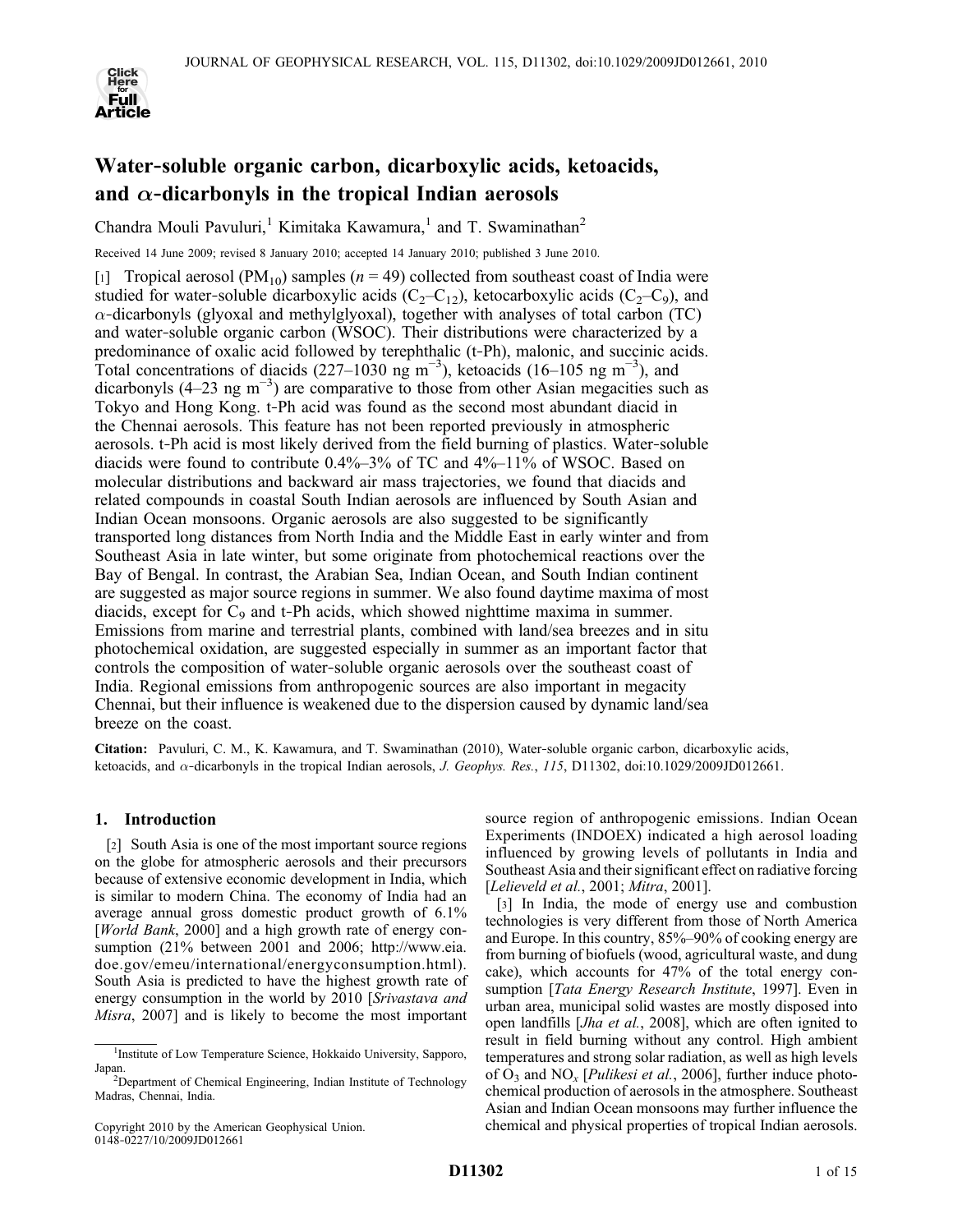

Figure 1. A map of South Asia with sampling site (IITM, solid circle), Chennai (13.04°N; 80.17°E) on the southeast coast of India.

However, tropical Indian aerosols have scarcely been studied for their organic compositions at molecular levels [Chowdhurv et al., 2007; Sharma et al., 2003], although inorganic constituents were investigated [e.g., Negi et al., 1987; Chandra Mouli et al., 2006].

[4] Water-soluble organic compounds that are enriched in fine aerosol particles have recently received more attention because of their hygroscopic properties and the capability to act as cloud condensation nuclei [Novakov and Penner, 1993]. Dicarboxylic acids and related compounds account for a substantial fraction of the water‐soluble organic aerosols [Saxena and Hildemann, 1996], which may evolve from a series of chemical reactions occurring in the gas phase, aerosols, and cloud water [Chebbi and Carlier, 1996]. Diacids have been studied in aerosols from continental [*Aggarwal and* Kawamura, 2008; Kawamura and Kaplan, 1987; Kawamura and Ikushima, 1993; Huang et al., 2005; Ho et al., 2006; Hsieh et al., 2008; Yao et al., 2004], coastal marine [Kawamura et al., 2004; Mochida et al., 2003], remote marine [Kawamura and Sakaguchi, 1999; Wang et al., 2006], and polar [Kawamura et al., 1996a; Kawamura et al., 1996b] regions. Here we describe the molecular distributions of water‐soluble dicarboxylic acids, ketocarboxylic acids, and  $\alpha$ -dicarbonyls in the tropical Indian aerosols (PM<sub>10</sub>) from the megacity of Chennai on the southeast coast of the tropical Indian subcontinent. We report seasonal and diurnal changes of these organic compound classes as well as water‐soluble organic carbon (WSOC) in the tropical Indian aerosols. Although aerosols over Chennai have been studied for the mass concentrations [*Oanh et al.*, 2006], there is no report on organic compositions at molecular levels.

## 2. Experimental Procedure

# 2.1. Site Description

[5] The tropical megacity Chennai is located on the southeast coast of India (13.04°N, 80.17°E), as shown in

Figure 1. Its average elevation is 6 m, with a highest point of 60 m. The population of the city was 4.3 million in 2001 (7 million, including suburban area). About 18.6% of the population are living below the standard poverty line (http:// en.wikipedia.org/wiki/chennai), using either wood or cow dung as cooking fuel. Chennai and its surroundings are crowded with different kinds of industries like petrochemicals, thermal power plants, etc. [Jayanthi and Krishnamoorthy, 2006; Manju et al., 2002], from which significant amounts of organics are released into the atmosphere.

#### 2.2. Aerosol Sampling

[6] A daytime and nighttime aerosol  $(PM_{10})$  sampling was performed during winter (23 January to 6 February,  $n = 29$ ) and summer (22–31 May,  $n = 20$ ) in 2007. An air sampler was placed on the rooftop of the Mechanical Sciences building (∼18 m above the ground level) at the Indian Institute of Technology Madras (IITM) campus located in the southern part of Chennai and about 3 km away from the coast. The IITM campus is located in a natural forest area. Sampling was conducted in daytime (roughly ∼6:00–18:00, local time (LT)) and nighttime (∼18:00–6:00 LT) using a high-volume air sampler (Envirotech APM 460 DX, India) and precombusted (450°C, 4 h) quartz fiber filters (Pallflex 2500QAT-UP,  $20 \times 25$  cm). The sample filter was placed in a preheated glass jar with a Teflon‐lined screw cap and stored in darkness at −20°C prior to analysis [Kawamura and Ikushima, 1993].

#### 2.3. Chemical Analysis

[7] Samples were analyzed for diacids, ketoacids, and dicarbonyls using a method reported previously [Kawamura and Ikushima, 1993; Kawamura, 1993]. Briefly, one fifth of the filter was extracted with ultra pure organic‐free Milli‐Q water (10 mL  $\times$  3) under ultrasonication for 10 min. The extracts were concentrated to near dryness using a rotary evaporator under vacuum and then derivatized to dibutyl esters and/or dibutoxy acetals with  $14\%$  BF<sub>3</sub>/n-butanol at 100°C. Both the esters and acetals were extracted with  $n$ -hexane and then analyzed using a capillary gas chromatography (GC; HP 6890). Peak identification was performed by GC retention times and confirmed by mass spectral examination using a GC‐mass spectrometry (GC‐MS) system.

[8] Recoveries of authentic standards spiked to a precombusted quartz fiber filter were 73% for oxalic acid and more than 84% for malonic, succinic, and adipic acids. Recoveries are higher (e.g., 87% for oxalic acid) when authentic standards were spiked to aerosol filter samples [Kawamura and Yasui, 2005]. The analytical errors in duplicate analysis of the filter sample are within 9% for major species. Gas chromatogram of the field and laboratory blanks showed small peaks for oxalic, phthalic, and glyoxylic acids. However, their amounts are less than 2% of the actual samples. Concentrations of all the species reported here are corrected for the field blanks.

[9] Aerosol mass  $(PM_{10})$  in each filter was measured gravimetrically by the mass difference before and after sampling. The filters were conditioned in a desiccator for about 48 h before and after sampling.

[10] To measure water-soluble organic carbon (WSOC), three filter discs (2 cm in diameter) were extracted with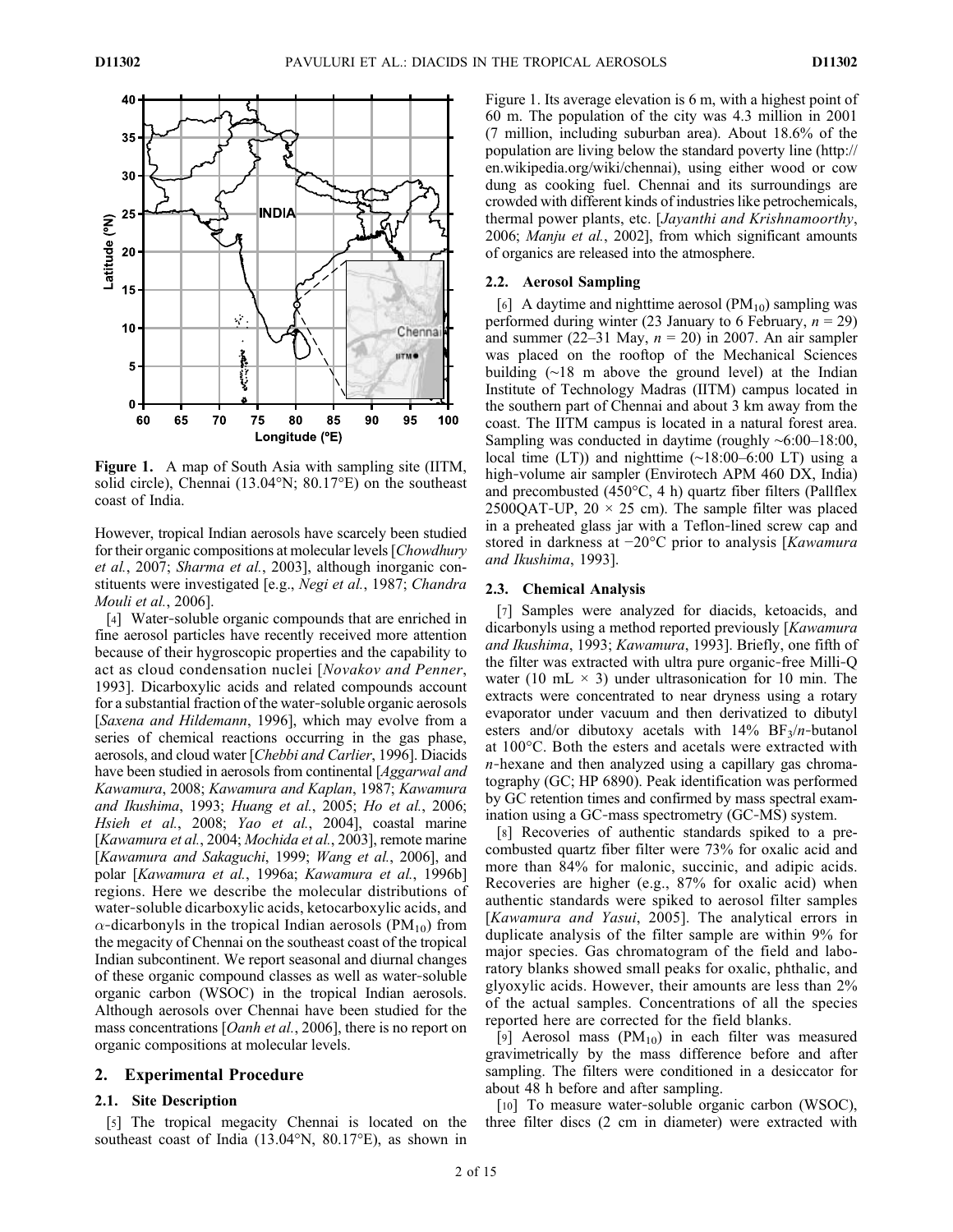

Figure 2. Diurnal variation in (a, b) wind speed and (c, d) wind direction in winter (23 January to 6 February) and summer (22–31 May) 2007 at IITM, Chennai, India. The vertical bars through the points show the standard deviation of the average. The dashed line indicates the coastal boundary.

organic‐free Milli‐Q water under ultrasonication for 20 min. The water extracts were then passed through a syringe filter (Millex-GV,  $0.22 \mu m$ , Millipore), and WSOC was measured using TOC analyzer (Shimadzu 5000A) [Aggarwal and Kawamura, 2008]. A part of these extracts were used to measure inorganic ions of interest with ion chromatograph (761 Compact IC, Metrohm). Another disc cut was analyzed for aerosol total carbon (TC) content using the elemental analyzer (Carlo Erba NA 1500) [Kawamura et al., 2004]. The analytical errors in duplicate analysis are within 8% and 7% for WSOC and TC, respectively.

### 2.4. Meteorology

[11] The weather in Chennai is generally hot and humid. According to a meteorological station of IITM (sampling site), the ambient temperature during the campaigns varied from 14.2 to 34.9 $\rm ^{o}C$  (ave. 23 $\rm ^{o}C$ ; SD 4.3 $\rm ^{o}C$ ) in winter and 28.3–41°C (ave. 32°C; SD 2.9°C) in summer. Relative humidity (RH) ranged from 38% to 89% (ave. 68%; SD 0.1%) in winter and 31%–81% (ave. 60%; SD 0.11%) in summer. No rainfall was observed during the campaigns. The prevailing winds in Chennai are southwesterly in May to September and northeasterly for the rest of the year. Wind speed and wind direction on the near surface showed a clear diurnal oscillation during the campaigns (see Figure 2) due to a strong land/sea thermal gradient. However, such a wind contrast decreases with height and disappears above 1 km [Srinivas et al., 2006].

## 2.5. Air Mass Trajectories

[12] We computed 10-day backward air mass trajectories arriving in Chennai at an altitude of 500 m for every 6 h, using Hybrid Single Particle Lagrangian Integrated Trajectory (HYSPLIT) model of the National Oceanic and Atmospheric Administration (http://www.ready.noaa.gov/ready/ open/hysplit4.html). The trajectory plots showed three transport pathways and source regions during the campaign (see Figure 3). In winter, the air masses that arrived in Chennai originated mostly from the Middle East and/or the Indian mainland in January and from Southeast Asia in February passing over the Bay of Bengal, except for a few cases. However, in summer the air masses mostly originated from the Arabian Sea and/or the northern Indian Ocean passing over the South Indian subcontinent. Hereafter, we present the results of chemical analyses as three categories of season following the air mass trajectory analysis; early winter (23–28 January), late winter (29 January to 6 February), and summer (22–31 May). However, the trajectories of 31 January (night) and 1 February fall in the category of



Figure 3. Plots of air mass back trajectories arriving at 500 m above Chennai (13.04°N and 80.17°E) in winter (23 January to 6 February) and summer (22–31 May) 2007, showing three major pathways reflecting early winter, late winter, and summer.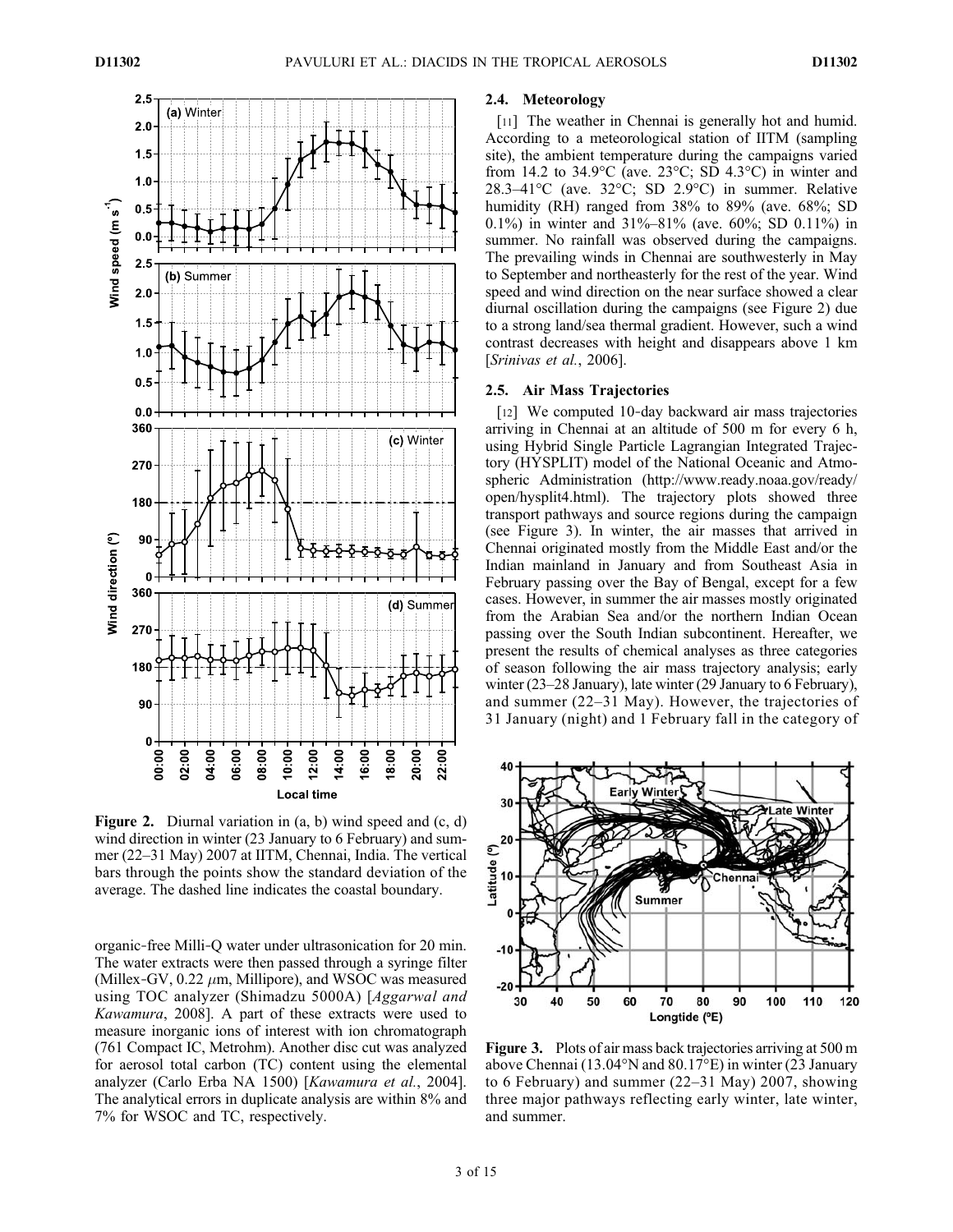**Table 1.** Concentrations of Dicarboxylic Acids, Ketocarboxylic Acids, and  $\alpha$ -Dicarbonyls, as well as Total Carbon and Water-Soluble Organic Carbon (WSOC), in the Tropical Indian Aerosols (PM<sub>10</sub>) Collected on Daytime and Nighttime Basis in Early Winter ( $n = 15$ ), Late Winter ( $n = 10$ ), and Summer ( $n = 20$ ) from Megacity Chennai, India, 2007<sup>a</sup>

|                               | Concentrations (ng m <sup>-3</sup> ) |                   |                                               |                   |                |                   |  |  |
|-------------------------------|--------------------------------------|-------------------|-----------------------------------------------|-------------------|----------------|-------------------|--|--|
|                               |                                      | Early Winter      |                                               | Late Winter       | Summer         |                   |  |  |
| Compounds                     | Range                                | Ave. $\pm$ SD     | Range                                         | Ave. $\pm$ SD     | Range          | Ave. $\pm$ SD     |  |  |
|                               |                                      |                   | Dicarboxylic acids                            |                   |                |                   |  |  |
| Oxalic $(C_2)$                | 247.8-696.3                          | $472.4 \pm 136.9$ | 229.9-518.9                                   | $380.0 \pm 89.0$  | 114.4-339.4    | $241.0 \pm 64.2$  |  |  |
| Malonic $(C_3)$               | $30.8 - 81.4$                        | $59.7 \pm 15.7$   | $31.2 - 97.1$                                 | $57.2 \pm 18.0$   | $15.9 - 70.5$  | $37.2 \pm 15.6$   |  |  |
| Succinic $(C_4)$              | 18.8-91.6                            | $39.9 \pm 17.4$   | $16.8 - 92.8$                                 | $48.4 \pm 20.1$   | 14.8-43.9      | $27.7 \pm 8.8$    |  |  |
| Glutaric $(C_5)$              | $3.6 - 19.5$                         | $7.5 \pm 3.8$     | $3.1 - 21.4$                                  | $11.2 \pm 5.1$    | $5.1 - 21.4$   | $11.4 \pm 3.9$    |  |  |
| Adipic $(C_6)$                | $2.2 - 12.0$                         | $4.6 \pm 2.2$     | $2.8 - 11.1$                                  | $7.1 \pm 3.0$     | $4.7 - 14.7$   | $9.4 \pm 2.5$     |  |  |
| Pimelic $(C_7)$               | $0.7 - 11.3$                         | $2.7 \pm 2.5$     | $0.9 - 4.3$                                   | $2.5 \pm 1.2$     | $2.8 - 25.6$   | $9.0 \pm 5.4$     |  |  |
| Suberic $(C_8)$               | $0.0 - 21.3$                         | $2.9 \pm 5.3$     | $0.0 - 7.6$                                   | $3.7 \pm 3.0$     | $5.3 - 48.3$   | $15.5 \pm 10.4$   |  |  |
| Azelaic $(C_9)$               | $4.6 - 41.9$                         | $11.0 \pm 9.1$    | $4.4 - 26.9$                                  | $14.9 \pm 8.0$    | $11.3 - 60.5$  | $32.4 \pm 16.4$   |  |  |
| Sebacic $(C_{10})$            | $0.5 - 5.0$                          | $1.3 \pm 1.1$     | $0.9 - 4.7$                                   | $2.5 \pm 1.2$     | $1.4 - 9.2$    | $4.6 \pm 2.3$     |  |  |
| Undecanedioic $(C_{11})$      | $0.5 - 4.0$                          | $1.5 \pm 1.0$     | $0.6 - 4.0$                                   | $2.3 \pm 1.1$     | $2.0 - 8.0$    | $4.2 \pm 1.5$     |  |  |
| Dodecanedioic $(C_{12})$      | $0.0 - 0.3$                          | $0.1 \pm 0.1$     | $0.0 - 0.4$                                   | $0.2 \pm 0.1$     | $0.2 - 1.5$    | $0.6 \pm 0.4$     |  |  |
| Methylmalonic $(iC_4)$        | $0.5 - 2.2$                          | $1.2 \pm 0.4$     | $0.7 - 2.3$                                   | $1.3 \pm 0.5$     | $0.6 - 2.9$    | $1.4 \pm 0.6$     |  |  |
| Methyl succinic $(iC_5)$      | $2.3 - 6.8$                          | $3.9 \pm 1.4$     | $1.8 - 8.5$                                   | $4.6 \pm 2.1$     | $1.5 - 4.7$    | $3.0 \pm 0.9$     |  |  |
| 2-Methylglutaric $(iC_6)$     | $0.3 - 1.1$                          | $0.6 \pm 0.3$     | $0.3 - 1.6$                                   | $0.9 \pm 0.5$     | $0.7 - 2.5$    | $1.4 \pm 0.5$     |  |  |
| Maleic (M)                    | $0.7 - 3.7$                          | $1.8 \pm 0.8$     | $0.8 - 3.4$                                   | $1.9 \pm 1.0$     | $1.3 - 3.9$    | $2.3 \pm 0.7$     |  |  |
| Fumaric (F)                   | $0.3 - 2.7$                          | $1.2 \pm 0.8$     | $0.5 - 2.1$                                   | $1.2 \pm 0.7$     | $0.5 - 3.1$    | $1.3 \pm 0.6$     |  |  |
| Methylmaleic (mM)             | $0.6 - 3.0$                          | $1.6 \pm 0.8$     | $0.6 - 3.5$                                   | $1.8 \pm 0.9$     | $1.0 - 7.0$    | $2.6 \pm 1.8$     |  |  |
| Phthalic (Ph)                 | $4.3 - 101.4$                        | $22.1 \pm 23.4$   | $4.9 - 24.2$                                  | $15.4 \pm 7.5$    | $8.8 - 60.8$   | $21.5 \pm 13.9$   |  |  |
| Isophthalic (i-Ph)            | $0.4 - 2.5$                          | $1.1 \pm 0.6$     | $0.5 - 3.8$                                   | $2.1 \pm 1.0$     | $0.8 - 4.1$    | $1.9 \pm 0.9$     |  |  |
| Terephthalic (t-Ph)           | $7.6 - 167.9$                        | $38.3 \pm 38.8$   | $36.4 - 92.3$                                 | $56.5 \pm 19.3$   | $24.2 - 157.6$ | $61.3 \pm 41.4$   |  |  |
| Malic $(hC_4)$                | $1.7 - 8.4$                          | $3.8 \pm 1.8$     | $1.3 - 11.9$                                  | $7.0 \pm 3.0$     | $1.9 - 9.8$    | $4.8 \pm 2.0$     |  |  |
| Oxomalonic $(kC_3)$           | $3.0 - 21.1$                         | $11.7 \pm 6.3$    | $2.3 - 21.8$                                  | $12.1 \pm 5.6$    | $1.2 - 12.3$   | $4.1 \pm 2.8$     |  |  |
| 4-Oxopimelic $(kC_7)$         | $0.9 - 10.1$                         | $3.4 \pm 2.3$     | $1.0 - 15.0$                                  | $6.0 \pm 3.9$     | $1.5 - 7.9$    | $4.3 \pm 1.7$     |  |  |
| Subtotal                      | 400.6-1030.4                         | $694.5 \pm 176.3$ | 351.4-889.5                                   | $640.6 \pm 156.6$ | 226.8-652.2    | $502.9 \pm 117.9$ |  |  |
|                               |                                      |                   | Ketocarboxylic acids                          |                   |                |                   |  |  |
| Glyoxalic $(\omega C_2)$      | $21.7 - 58.5$                        | $39.8 \pm 10.7$   | $17.1 - 70.9$                                 | $43.2 \pm 19.4$   | $7.6 - 35.2$   | $17.3 \pm 6.8$    |  |  |
| 3-Oxopropanoic $(\omega C_3)$ | $1.5 - 8.1$                          | $4.1 \pm 1.7$     | $1.7 - 8.5$                                   | $4.8 \pm 2.3$     | $1.2 - 5.4$    | $2.7 \pm 1.1$     |  |  |
| 4-Oxobutanoic $(\omega C_4)$  | $1.4 - 9.0$                          | $5.1 \pm 2.0$     | $4.0 - 10.1$                                  | $6.7 \pm 2.4$     | $3.0 - 11.3$   | $5.6 \pm 1.8$     |  |  |
| 9-Oxononanoic $(\omega C_9)$  | $0.7 - 5.5$                          | $2.3 \pm 1.3$     | $0.4 - 5.4$                                   | $2.7 \pm 1.3$     | $0.5 - 2.8$    | $1.3 \pm 0.7$     |  |  |
| Pyruvic (Pyr)                 | $2.7 - 16.6$                         | $8.4 \pm 4.0$     | $3.2 - 13.6$                                  | $7.4 \pm 4.0$     | $1.9 - 8.1$    | $4.8 \pm 1.7$     |  |  |
| Subtotal                      | 31.9-91.4                            | $59.8 \pm 17.1$   | $29.2 - 104.6$                                | $64.8 \pm 28.0$   | $15.7 - 62.2$  | $31.7 \pm 11.2$   |  |  |
|                               |                                      |                   | $\alpha$ -Dicarbonvls                         |                   |                |                   |  |  |
| Glyoxal (Gly)                 | $2.2 - 8.2$                          | $4.7 \pm 1.8$     | $3.4 - 12.8$                                  | $7.4 \pm 2.8$     | $1.5 - 5.8$    | $2.9 \pm 1.1$     |  |  |
| Methylglyoxal (mGly)          | $3.1 - 15.8$                         | $6.2 \pm 3.3$     | $3.4 - 11.4$                                  | $6.6 \pm 2.8$     | $2.3 - 5.8$    | $4.2 \pm 1.1$     |  |  |
| Subtotal                      | $5.3 - 21.1$                         | $11.0 \pm 4.4$    | $6.8 - 22.8$                                  | $14.0 \pm 5.4$    | $3.8 - 11.6$   | $7.1 \pm 2.0$     |  |  |
|                               |                                      |                   | $PM_{10}$ (µg m <sup>-3</sup> )               |                   |                |                   |  |  |
|                               | $74.5 - 157.5$                       | $120.5 \pm 29.6$  | $70.4 - 132.0$<br>$TC \ (\mu g \ m^{-3})$     | $89.7 \pm 17.8$   | $58.0 - 100.3$ | $79.6 \pm 13.2$   |  |  |
|                               | $8.3 - 29.3$                         | $16.8 \pm 6.7$    | $12.6 - 27.7$<br>$WSOC$ (µg m <sup>-3</sup> ) | $19.7 \pm 4.4$    | $5.3 - 18.8$   | $11.4 \pm 3.4$    |  |  |
|                               | $1.7 - 4.6$                          | $3.0 \pm 0.7$     | $2.7 - 7.0$                                   | $4.8 \pm 1.3$     | $2.2 - 6.0$    | $4.1 \pm 0.9$     |  |  |

<sup>a</sup>Ave., average concentration; SD, standard deviation; TC, total carbon; WSOC, water-soluble organic carbon.

early winter. Meanwhile, the results of 29 January (day), 30 January (night), 31 January (day), and 2 February (day) were not included in either categories and handled as such, because their air masses originated from the mixed regions.

# 3. Results and Discussion

### 3.1. Molecular Characteristics of Dicarboxylic Acids and Related Compounds

[13] Homologous series of normal  $(C_2-C_{12})$  and branched chain (iso  $C_4-C_6$ ) saturated  $\alpha$ ,  $\omega$ -diacids were detected in the tropical Indian aerosols  $(PM_{10})$ . We also found unsaturated aliphatic (maleic, fumaric, and methylmaleic) and aromatic (phthalic, isophthalic, and terephthalic) diacids. Diacids with an additional functional group, i.e., malic (hydroxysuccinic), ketomalonic, and 4‐ketopimelic acids, were detected as well, together with  $\omega$ -ketoacids (C<sub>2</sub>–C<sub>4</sub> and C<sub>9</sub>),  $\alpha$ -ketoacid (pyruvic), and  $\alpha$ -dicarbonyls (glyoxal and methylglyoxal). Table 1 summarizes the concentrations of these compounds in the aerosols over Chennai  $(n = 49)$ as well as TC and WSOC for early winter, late winter, and summer. Histograms of diacids and related compounds are shown in Figure 4 for day and night samples in three seasons.

[14] Concentrations of total diacids  $(C_2-C_{12})$  ranged from 227 ng m<sup>-3</sup> to 1030 ng m<sup>-3</sup> (ave. 612 ng m<sup>-3</sup>, n = 49). In all the samples, oxalic  $(C_2)$  acid was found as the most abundant diacid species. Relative abundances of  $C_2$  in total diacids in the Chennai aerosols ranged from 35% to 79% (ave. 58%), followed by terephthalic (t-Ph;  $1\%$ –28%, ave. 9%), malonic (C<sub>3</sub>; 4%–13%, ave. 8%), and succinic (C<sub>4</sub>) acids (3%– 10%, ave. 7%). Concentrations of normal diacids generally decreased with an increase in carbon chain length, except for  $C_8$  and  $C_9$  acids (Table 1). Azelaic ( $C_9$ ) acid is the fifth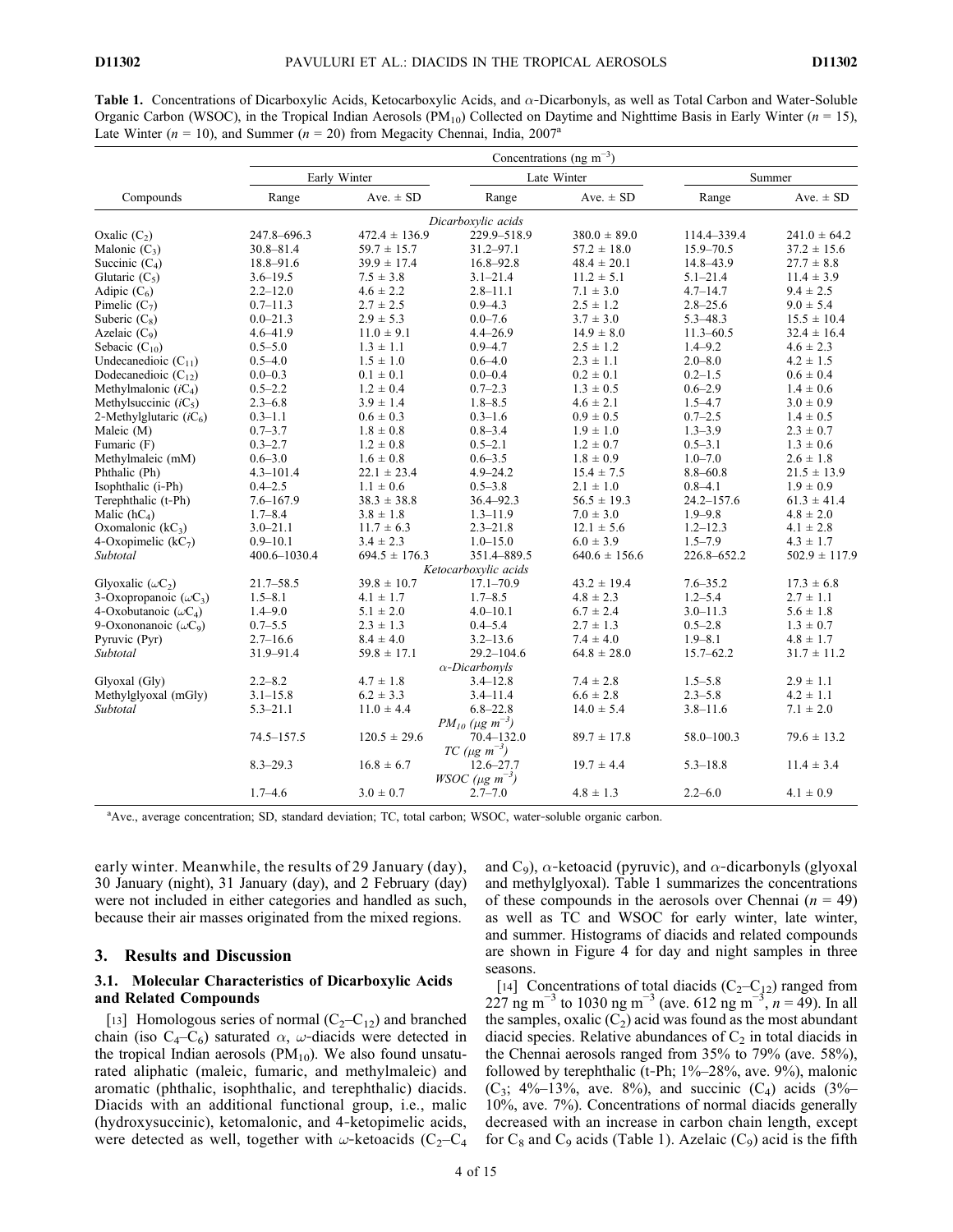

Figure 4. Averaged molecular distributions of diacids, ketoacids, and dicarbonyls in the tropical aerosols  $(PM_{10})$  collected on day and night basis in (a) early winter, (b) late winter, and (c) summer 2007 from Chennai, India. Bars show the standard deviation of the average of 5–10 samples.

most abundant diacid species  $(0.8\% - 11\%$ , ave. 4%). The branched  $C_4$  (methylmalonic),  $C_5$  (methylsuccinic), and  $C_6$ (2‐methylglutaric) diacids are less abundant than the corresponding normal structures (Table 1). Concentration ranges of total ketoacids and dicarbonyls were 16–105 ng m<sup>-3</sup> and 4–23 ng m<sup>-3</sup>, respectively. Glyoxylic ( $\omega C_2$ ) acid was the most abundant ketoacid species, comprising 45%– 74% (ave. 62%) of total ketoacids, followed by pyruvic acid (ave. 14%). Methylglyoxal was generally more abundant than glyoxal (Table 1).

# 3.2. Comparison of Molecular Composition of Diacids in Chennai With Previous Studies in East Asia: Unique Features of Tropical Aerosols

[15] Table 2 presents the ranges and mean concentrations of diacids, ketoacids, and dicarbonyls in Chennai ( $n = 49$ ) together with those reported for different sites in East Asia. Concentration range of total diacids ( $C_2$ – $C_{12}$ ; 227–1030 ng m<sup>-3</sup>, ave. 612 ng m−<sup>3</sup> ) in Chennai is comparable to those reported in Tokyo (90–1360 ng m<sup>−3</sup>), Hong Kong (224–1381 ng m<sup>−3</sup>),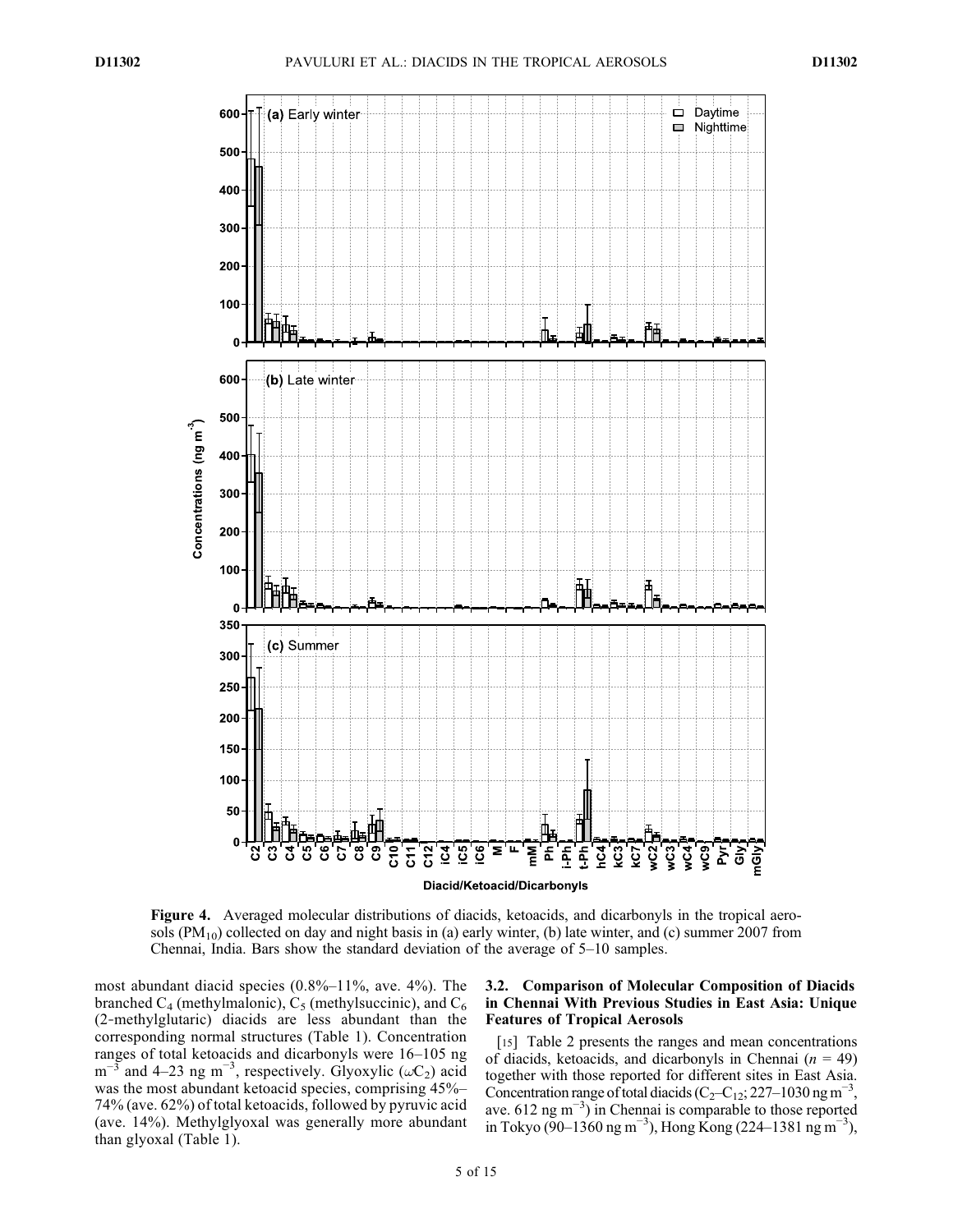|                               | Concentrations (ng m <sup>-3</sup> ) |              |              |                        |                                                    |      |                        |      |                          |      |
|-------------------------------|--------------------------------------|--------------|--------------|------------------------|----------------------------------------------------|------|------------------------|------|--------------------------|------|
|                               | Chennai                              |              | Sapporob     |                        | $\operatorname{\mathsf{Tokyo}}^{\operatorname{c}}$ |      | Hong Kong <sup>d</sup> |      | Jeju Island <sup>e</sup> |      |
| Compounds                     | Range                                | Ave.         | Range        | Ave.                   | Range                                              | Ave. | Range                  | Ave. | Range                    | Ave. |
|                               |                                      |              |              | <b>Diacids</b>         |                                                    |      |                        |      |                          |      |
| Oxalic $(C_2)$                | 114-696                              | 360          | 44-391       | 192                    | $36 - 730$                                         | 270  | 63.8-767               | 373  | 98-1550                  | 473  |
| Malonic $(C_3)$               | $16 - 103$                           | 52           | $16 - 148$   | 77                     | $6.4 - 190$                                        | 55   | $10.5 - 145$           | 68.4 | $10 - 175$               | 67   |
| Succinic $(C_4)$              | $15 - 93$                            | 39           | $17 - 139$   | 58                     | $11 - 140$                                         | 37   | $13.1 - 121$           | 52.5 | $8.3 - 153$              | 52   |
| Glutaric $(C_5)$              | $3.1 - 21$                           | 10           | $4.8 - 24$   | 13                     | $3.2 - 36$                                         | 11   | $2.82 - 28.1$          | 13.5 | $0.8 - 34$               | 11   |
| Adipic $(C_6)$                | $2.2 - 15$                           | 7.2          | $1.8 - 9.6$  | 5.1                    | $2.6 - 55$                                         | 16   | $3.78 - 32.1$          | 11.7 | $0.6 - 43$               | 8.4  |
| Pimelic $(C_7)$               | $0.74 - 26$                          | 5.2          | $0.28 - 5.8$ | 2.6                    | $0.5 - 23$                                         | 5.3  | $0.74 - 9.69$          | 2.3  | $0.2 - 9.3$              | 2.6  |
| Suberic $(C_8)$               | $0.00 - 48$                          | 8.2          | $0.03 - 3.3$ | 1.1                    | $2.1 - 30$                                         | 8.4  | $0.00 - 6.67$          | 2.25 | $0.0 - 9.6$              | 2.6  |
| Azelaic $(C_9)$               | $4.4 - 60$                           | 21           | $2.3 - 12$   | 6.5                    | $6.5 - 73$                                         | 23   | $6.01 - 28.1$          | 12.9 | $1.2 - 14$               | 4.7  |
| Sebacic $(C_{10})$            | $0.48 - 9.2$                         | 2.9          | $BDL-4.4$    | 1.3                    | $0.7 - 19$                                         | 4.8  | $0.00 - 3.97$          | 1.49 | $0.0 - 4.7$              | 1.1  |
| Undecanedioic $(C_{11})$      | $0.50 - 8.0$                         | 2.8          | $0.25 - 2.9$ | $\mathbf{1}$           |                                                    |      | $0.94 - 4.61$          | 2.6  | $0.0 - 3.9$              | 1.3  |
| Dodecanedioic $(C_{12})$      | $0.00 - 1.5$                         | 0.32         | $BDL-0.44$   | 0.12                   |                                                    |      | $0.00 - 3.97$          | 0.26 | $0.0 - 3.2$              | 0.1  |
| Methylmalonic $(iC_4)$        | $0.53 - 2.9$                         | 1.4          | $0.19 - 3.7$ | 1.6                    | $0.4 - 7.5$                                        | 2.5  | 1.24-7.91              | 3.2  | $0.0 - 4.2$              | 1.1  |
| Methyl succinic $(iC_5)$      | $1.5 - 8.5$                          | 3.8          | $1.8 - 9.2$  | 3.9                    | $0.0 - 16$                                         | 5.1  | $1.98 - 15.3$          | 7.17 |                          |      |
| 2-Methylglutaric $(iC_6)$     | $0.26 - 2.5$                         | $\mathbf{1}$ | $0.41 - 3.6$ | 1.7                    |                                                    |      | $0.62 - 3.00$          | 1.43 | $0.0 - 4.0$              | 1.0  |
| Maleic (M)                    | $0.73 - 3.9$                         | 2.1          | $2.2 - 9.5$  | 4.1                    | $0.0 - 17$                                         | 5.6  | $2.21 - 37.2$          | 16.2 | $0.4 - 15$               | 4.9  |
| Fumaric (F)                   | $0.32 - 3.1$                         | 1.3          | $0.31 - 4.7$ | 2.1                    | $0.7 - 15$                                         | 3.7  | $0.29 - 8.66$          | 3.26 | $0.5 - 14$               | 5.2  |
| Methylmaleic (mM)             | $0.61 - 7.0$                         | 2.1          | $1.0 - 8.6$  | 2.8                    | $0.0 - 14$                                         | 3.8  | $1.15 - 14.3$          | 6.46 | $0.4 - 21$               | 5.3  |
| Phthalic (Ph)                 | $4.3 - 101$                          | 21           | $8.2 - 31$   | 17                     |                                                    |      | $40.1 - 105$           | 83.9 | $0.5 - 40$               | 9.8  |
| Isophthalic (i-Ph)            | $0.41 - 4.1$                         | 1.7          | $BDL-1.7$    | 0.7                    |                                                    |      | $2.00 - 63.0$          | 14.1 |                          |      |
| Terephthalic (t-Ph)           | $7.6 - 168$                          | 52           | $0.01 - 5.6$ | 2.6                    |                                                    |      |                        |      |                          |      |
| Malic $(hC_4)$                | $1.3 - 12$                           | 5.1          | $0.23 - 16$  | 2.5                    | $3.2 - 100$                                        | 23   | $1.15 - 10.1$          | 4.53 | $0.0 - 9.7$              | 3.0  |
| Oxomalonic $(kC_3)$           | $1.2 - 26$                           | 9.2          | $1.8 - 6.1$  | 3.8                    |                                                    |      | $0.00 - 15.7$          | 6.66 | $0.0 - 9.6$              | 1.9  |
| 4-Oxopimelic $(kC_7)$         | $0.86 - 15$                          | 4.6          | $1.1 - 15$   | 6.3                    |                                                    |      | $0.00 - 14.0$          | 4.08 | $0.0 - 13$               | 4.5  |
| Subtotal                      | $227 - 1030$                         | 612          | 106-787      | 406                    | $90 - 1360$                                        | 480  | 224-1381               | 692  | 130-2070                 | 660  |
|                               |                                      |              |              | Ketoacids <sup>f</sup> |                                                    |      |                        |      |                          |      |
| Glyoxalic $(\omega C_2)$      | $7.6 - 71$                           | 32           | $7.5 - 42$   | 22                     | $7.2 - 154$                                        | 39   | $2.49 - 74.4$          | 30.9 | $4.3 - 133$              | 36   |
| 3-Oxopropanoic $(\omega C_3)$ | $1.2 - 8.5$                          | 3.8          | $BDL-1.2$    | 0.46                   | $1.0 - 5.4$                                        | 3.0  | $0.28 - 1.19$          | 0.66 | $0.0 - 5.9$              | 1.7  |
| 4-Oxobutanoic $(\omega C_4)$  | $1.4 - 11$                           | 5.7          | $0.44 - 2.4$ | 0.97                   | $0.4 - 11$                                         | 3.6  | $0.00 - 7.49$          | 3.01 | $0.0 - 9.5$              | 2.5  |
| 9-Oxononanoic $(\omega C_9)$  | $0.40 - 6.4$                         | 2.1          | $BDL-6.7$    | 2.1                    | $0.8 - 6.7$                                        | 2.3  | $0.00 - 6.15$          | 2.59 | $0.0 - 4.0$              | 1.4  |
| Pyruvic (Pyr)                 | $1.9 - 17$                           | 6.8          | $2.1 - 31$   | 9.6                    | $0.7 - 26$                                         | 6.7  | $0.00 - 8.2$           | 2.36 | $0.6 - 54$               | 13   |
| Subtotal                      | $16 - 105$                           | 51           | $13 - 81$    | 35                     | $12 - 197$                                         | 55   | 9.85-89.2              | 39.5 | $2.1 - 172$              | 53   |
|                               |                                      |              |              | $\alpha$ -Dicarbonyls  |                                                    |      |                        |      |                          |      |
| Glyoxal (Gly)                 | $1.5 - 13$                           | 4.6          | $1.9 - 11$   | 4.6                    | $1.1 - 67$                                         | 12   | $0.00 - 7.61$          | 2.73 | $0.0 - 3.9$              | 0.5  |
| Methylglyoxal (mGly)          | $2.3 - 16$                           | 5.5          | $0.34 - 21$  | 5.1                    | $1.9 - 102$                                        | 21   | $0.00 - 16.6$          | 8.22 | $0.7 - 83$               | 11   |
| Subtotal                      | $3.8 - 23$                           | 10           | $2.6 - 28$   | 9.7                    | $3.1 - 169$                                        | 33   | $0.00 - 21.0$          | 10.9 | $0.08 - 84$              | 12   |

<sup>a</sup>Ave., Average.

<sup>b</sup>TSP samples collected in spring and summer [*Aggarwal and Kawamura*, 2008].

<sup>c</sup>TSP samples collected for one year period [Kawamura and Ikushima, 1993].

 ${}^{d}PM_{2.5}$  samples collected in winter and summer [Ho et al., 2006].

<sup>e</sup>TSP samples collected for one year period [Kawamura et al., 2004].

<sup>f</sup>Ketoacids and dicarbonyls data for Tokyo in 1988–1989 (K. Kawamura, unpublished data, 1990).

and Gosan site, Jeju Island (130–2070 ng m<sup>-3</sup>) but higher than those reported in Sapporo (106–787 ng m<sup>-3</sup>; Table 2). The predominance of oxalic  $(C_2)$  acid found in Chennai aerosols is consistent with previous studies from urban [Kawamura and Kaplan, 1987; Kawamura and Ikushima, 1993; Ho et al., 2006; Hsieh et al., 2008; Huang et al., 2005; Yao et al., 2004], coastal marine [Kawamura et al., 2004; Mochida et al., 2003], and remote marine aerosols [Kawamura and Sakaguchi, 1999; Wang et al., 2006], because  $C_2$  acid is the final product of the photooxidation of aromatic hydrocarbons, isoprene, ethylene, and acetylene [Ervens et al., 2004; Kawamura et al., 1996a; Lim et al., 2005; Sorooshian et al., 2006; Warneck, 2003] and may also be emitted from fossil fuel combustion [Kawamura and Kaplan, 1987] and biomass burning [Narukawa et al., 1999] but not significantly [Huang and Yu, 2007].

[16] The predominance of maleic acid over fumaric acid (Table 1) suggests that the Chennai aerosols contain relatively fresh oxidation products of aromatic hydrocarbons emitted from local pollution sources [Kawamura and Ikushima, 1993]. Concentration levels of ketoacids (ave. 51 ng m<sup>-3</sup>) are comparable to those of Tokyo (ave. 55 ng m<sup>-3</sup>) and Jeju Island (ave. 53 ng m−<sup>3</sup> ; Table 2). However, concentration levels of dicarbonyls (ave. 10 ng m−<sup>3</sup> ) are rather similar to those reported in Sapporo (ave. 9.7 ng m<sup>-3</sup>) and Hong Kong (ave.  $10.9$  ng m<sup>-3</sup>; Table 2).

[17] Although we found that t-Ph acid is the second most abundant diacid (ave. 52 ng m<sup>-3</sup>), it has never been reported before in aerosols studied in midlatitudinal regions, except in Sapporo, where concentrations are very low (ave.  $2.6$  ng m<sup>-3</sup>) [Aggarwal and Kawamura, 2008]. This aromatic diacid is used as major raw material for polyester (polyethylene terephthalate) fiber and plastic bottles [Ding and Li, 2003] and is produced by the burning of plastics [Simoneit et al., 2005]. Concentrations of Ph acid (ave. 21 ng m<sup>-3</sup>), which is a good tracer for anthropogenic emission [Kawamura and Ikushima, 1993], are 4 times lower than those from Hong Kong (ave.  $83.9 \text{ ng m}^{-3}$ ), where it was attributed to the emission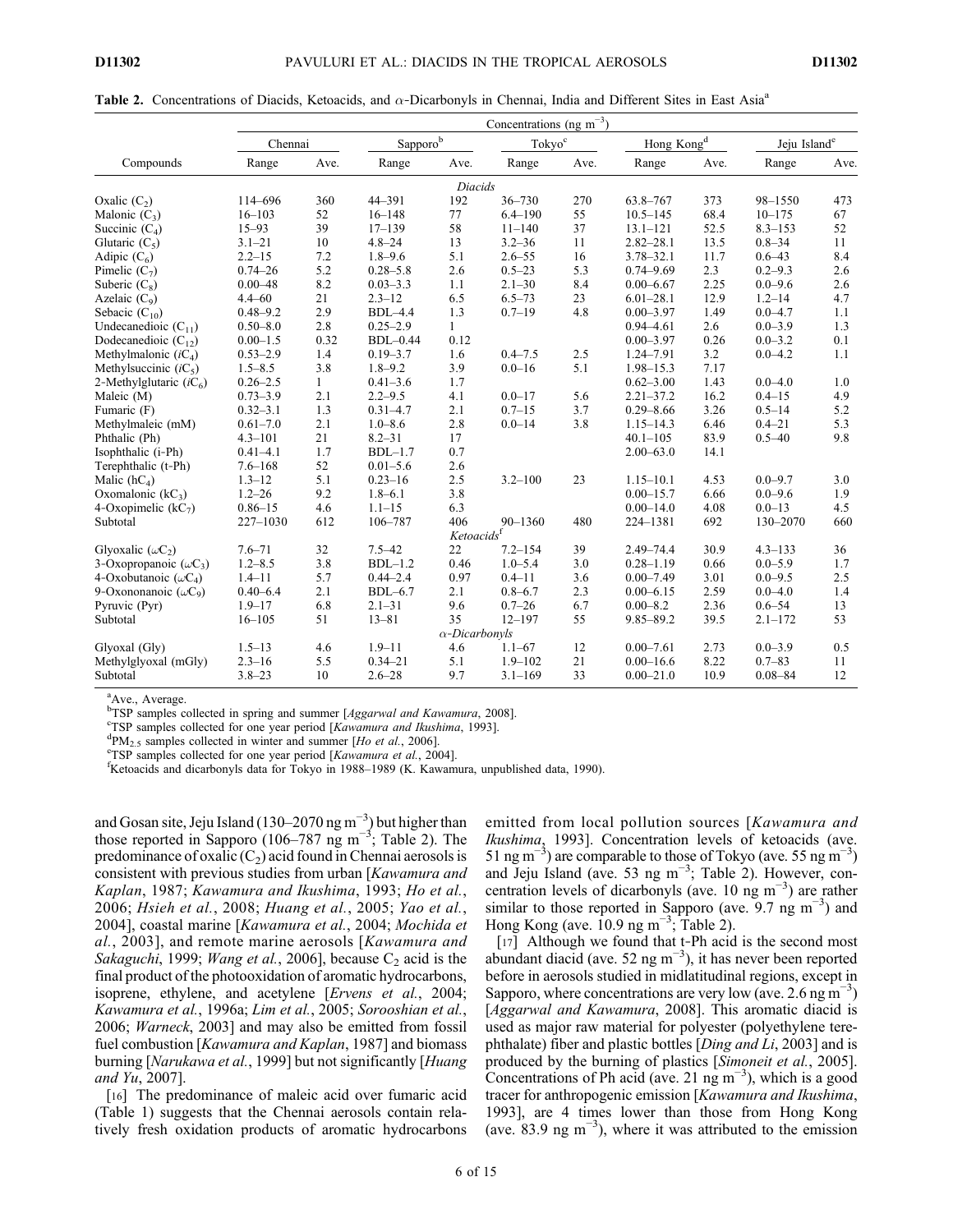from fossil fuel combustion followed by photochemical oxidation [Ho et al., 2006]. However, its concentrations are comparable to those (ave.  $17 \text{ ng m}^{-3}$ ) from Sapporo, in which aerosols were interpreted as photochemically aged [Aggarwal and Kawamura, 2008]. Similarly, concentrations of  $C_6$  diacid (ave. 7.2 ng  $^{-3}$ ), which is another tracer for anthropogenic emission [Kawamura and Ikushima, 1993], are also comparable to those reported in Sapporo (ave.  $5.1 \text{ ng m}^{-3}$ ) and Jeju Island (ave.  $8.4 \text{ ng } \text{m}^{-3}$ ) but lower than in Tokyo (ave. 16 ng m<sup>-3</sup>) and Hong Kong (ave. 11.7 ng m<sup>-3</sup>; Table 2).

[18] Another characteristic of Chennai aerosols is the predominance of  $C_3$  over  $C_4$  even in winter, suggesting that the tropical aerosols were photochemically aged during long‐range transport before arrival at the sampling site [Aggarwal and Kawamura, 2008]. This feature is different from the molecular compositions of diacids in winter aerosols from the temperate zone including Tokyo [Kawamura] and Ikushima, 1993] and Jeju Island [Kawamura et al., 2004], where  $C_4$  is more abundant than  $C_3$  in winter but vice versa in summer. However, it is consistent with the molecular composition ( $C_3 = 3.4\%$  and  $C_4 = 2.2\%$ ) of free tropospheric aerosols collected over Gulf of Mexico, in which oxidative decay of higher carbon number diacids was attributed to the production of next lower homologous diacids [Sorooshian et al., 2007]. These results and comparisons suggest that the tropical aerosols from Chennai are photochemically more aged than the aerosols from midlatitudes.

[19] Although ketoacids in the aerosols over Chennai showed a predominance of  $\omega C_2$ , their distribution is different from that of urban Tokyo [Kawamura and Yasui, 2005], in which pyruvic acid was dominant. However, it is more similar to the aerosols from Jeju Island [Kawamura et al., 2004], suggesting that the aerosols from Chennai are photochemically more aged than those from Tokyo.

## 3.3. Temporal Variations of Diacids, Ketoacids, and  $\alpha$ -Dicarbonyls: Role of Emissions and Meteorological Factors

[20] Figure 5 presents temporal variations in the concentrations of total diacids and selected diacid species  $(C_2-C_4, C_9, Ph, and t-Ph)$ . Concentrations of total diacids maximized in winter and decreased toward summer, showing a diurnal variation with daytime maxima in particular in summer (Figure 5a and Table 1). Concentrations of  $C_2$ , which is the dominant diacid, showed a decline from early winter to summer.  $C_3$  and  $C_4$  diacids also showed a similar trend with much clearer daytime maxima (Figures 5c and 5d). Conversely, longer-chain  $(C_6-C_{12})$  diacids appear to increase from winter to summer (Table 1), with daytime maxima in winter but nighttime maxima in most of the summer samples (see Figure 5e for  $C_9$ ). Ph concentrations stay rather constant with daytime maximum (Figure 5f). In contrast, concentrations of t‐Ph, which is the isomer of Ph, are low in early winter (ave. 38 ng m<sup>-3</sup>) but increased in late winter (ave. 56 ng m<sup>-3</sup>) and summer (ave. 61 ng m<sup>-3</sup>; Table 1) with nighttime maxima (Figure 5g).

[21] Total ketoacids and dicarbonyls showed a temporal variation similar to total diacids, except for few samples (data are not shown in Figure 5). On average, total ketoacids as well as dicarbonyls are comparable in early (60 ng m−<sup>3</sup> and 11 ng m<sup>-3</sup>, respectively) and late winter (65 ng m<sup>-3</sup> and

14 ng m<sup>-3</sup>) but less abundant in summer (32 ng m<sup>-3</sup> and  $7 \text{ ng } \text{m}^{-3}$ ; Table 1).

[22] Analysis of variance based on Tukey's test revealed that the variations were significant ( $p \leq 0.05$ ) between summer and winter (both early and late-winter) seasons only but not in between early and late winter. No significant differences were found between Ph and t‐Ph acids from season to season. Further, daytime and nighttime variations were significant ( $p < 0.05$ ) for C<sub>6</sub> and C<sub>12</sub> acids in early winter,  $C_5-C_{12}$  (except  $C_8$ ) and Ph acids in late winter, and  $C_3-C_7$ , Ph, and t-Ph acids in summer. These results suggest that sources and source regions of individual organic acids and their precursors in Chennai are different from one season to another. Further, anthropogenic local emissions and meteorological factors may have an influence on molecular composition of diacids.

[23] As Chennai is dense with high population and many industries like petrochemicals, thermal power plants, etc. [Jayanthi and Krishnamoorthy, 2006; Manju et al., 2002], local emissions of diacids and their precursors may be significant. In fact, we detected t‐Ph acid as the second most abundant species as stated above. However, meteorological factors including height of atmospheric boundary layer (ABL) and wind patterns are dynamic in the east coast of the Indian subcontinent including Chennai [Vittal Murthy et al., 1980]. These meteorological situations may dilute the local pollutants by long‐range transported air masses. The highest mixing heights in Chennai region (Manali, 20 km away from Chennai) were reported to be 1260 and 1540 m in winter and summer, respectively. On the other hand, the lowest mixing heights were less than only 100 m in all seasons. These meteorological situations can cause a clear diurnal variation with the highest ABL at 13 h (LT) [Manju et al., 2002].

[24] In this study, Ph acid, which is a tracer for anthropogenic emissions (vehicle exhaust) [Kawamura and Ikushima, 1993], did not show any seasonal trend but showed a diurnal trend (except in early winter,  $p = 0.059$ ). Further, it did not correlate with  $NO_3^-$  that is expected to be contributed from vehicle exhausts. On the other hand, t‐Ph acid that may be derived from industrial emissions [Dai et al., 2005] and solid waste (plastic) burning [Simoneit et al., 2005] showed neither seasonal ( $p \ge 0.05$ ) nor diurnal variation (except in summer,  $p = 0.006$ ) although it showed an increasing trend from early winter to summer (Figure 5g). In addition, t-Ph acid did not correlate with nss $SO_4^{2-}$  that is supposed to be emitted from industrial activities. Interestingly, Pulikesi et al. [2006] reported that concentrations of surface ozone  $(O_3)$  did not show any seasonal trend in Chennai for the period March to October 2005, but they became higher when the wind flow was onshore. The monthly mean  $O_3$  concentrations during daytime (18–38 ppb) were reported to be 2–3 times higher than in nighttime (5– 16 ppb) [Pulikesi et al., 2006].

[25] Chennai is located on the coast where a diurnal pattern of the wind is caused by land/sea breeze in all seasons [Srinivas et al., 2006, 2007; Venkatesan et al., 2009]. The wind is southwesterly (land breeze) during early hours of the day. However, it turns northeasterly and southeasterly at noon hours (12:00–13:00 LT) during winter and summer, respectively, and accelerates subsequently (Figure 2) as a result of the onset of sea breeze. The breeze may continue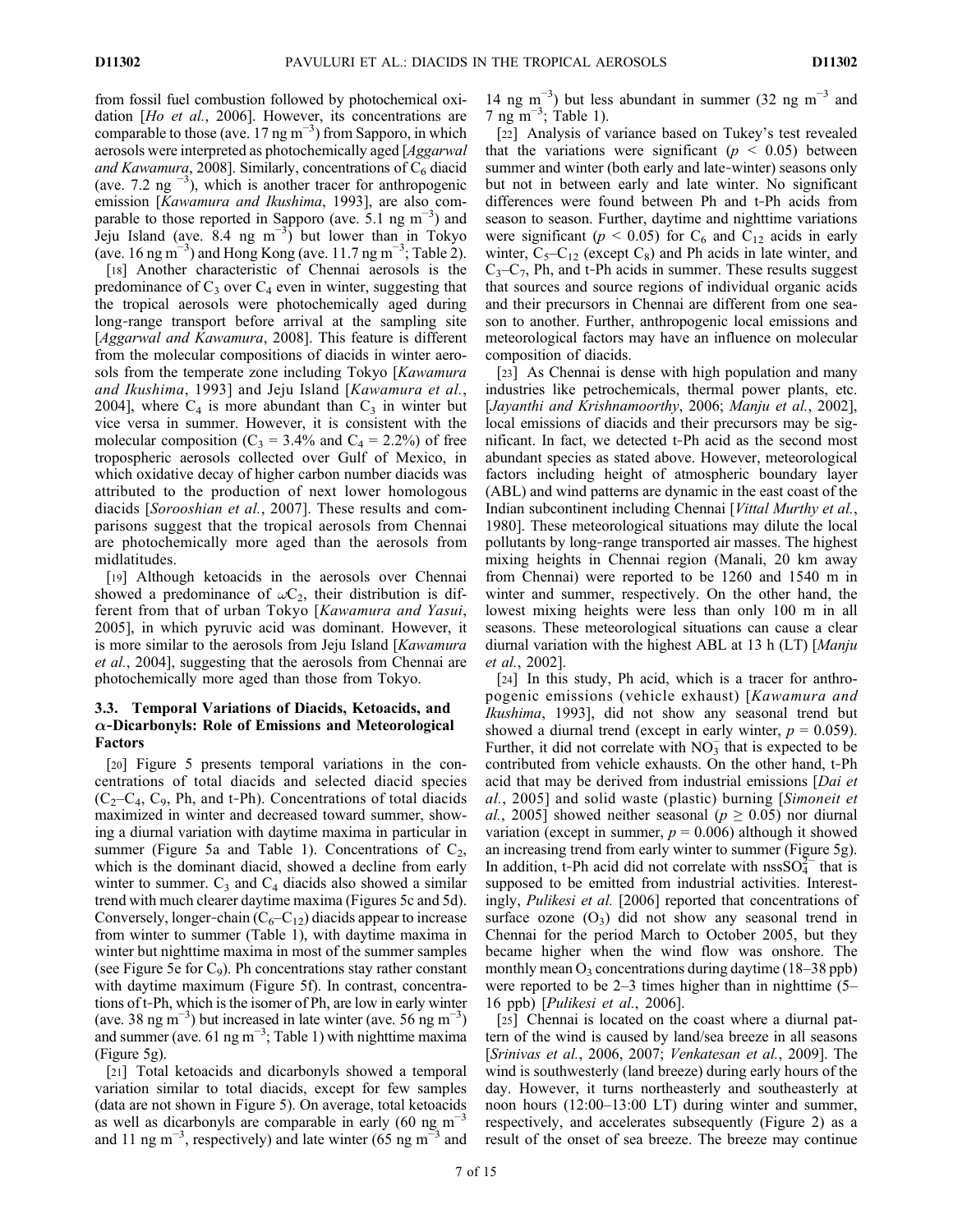

Figure 5. Temporal variations (ng m<sup>-3</sup>) of (a) total diacids, (b)  $C_2$ , (c)  $C_3$ , (d)  $C_4$ , (e)  $C_9$ , (f) Ph, and (g) t-Ph acids in the tropical aerosol samples  $(PM_{10})$  collected in Chennai, India on day (d) and night (n) basis in 2007. Data points of transition periods are given with dashed line in late winter on the top x axis.

until late night [Venkatesan et al., 2009], but its strength vary with the changes in wind speed. Interestingly, the changes in trends of winds observed at the sampling site during sampling period (Figure 2) are comparable to that of simulated atmospheric circulation over Chennai region for winter and summer in 2003 [Srinivas et al., 2006].

However, further analyses of meteorological conditions are beyond the scope of the present study.

[26] Sea breeze alofts the marine air masses onshore  $\lfloor Lu \rfloor$ and Turco, 1994; Miller et al., 2003] and develops the thermal internal boundary layer (TIBL) extending up to 50– 100 m above ground level under atmospheric boundary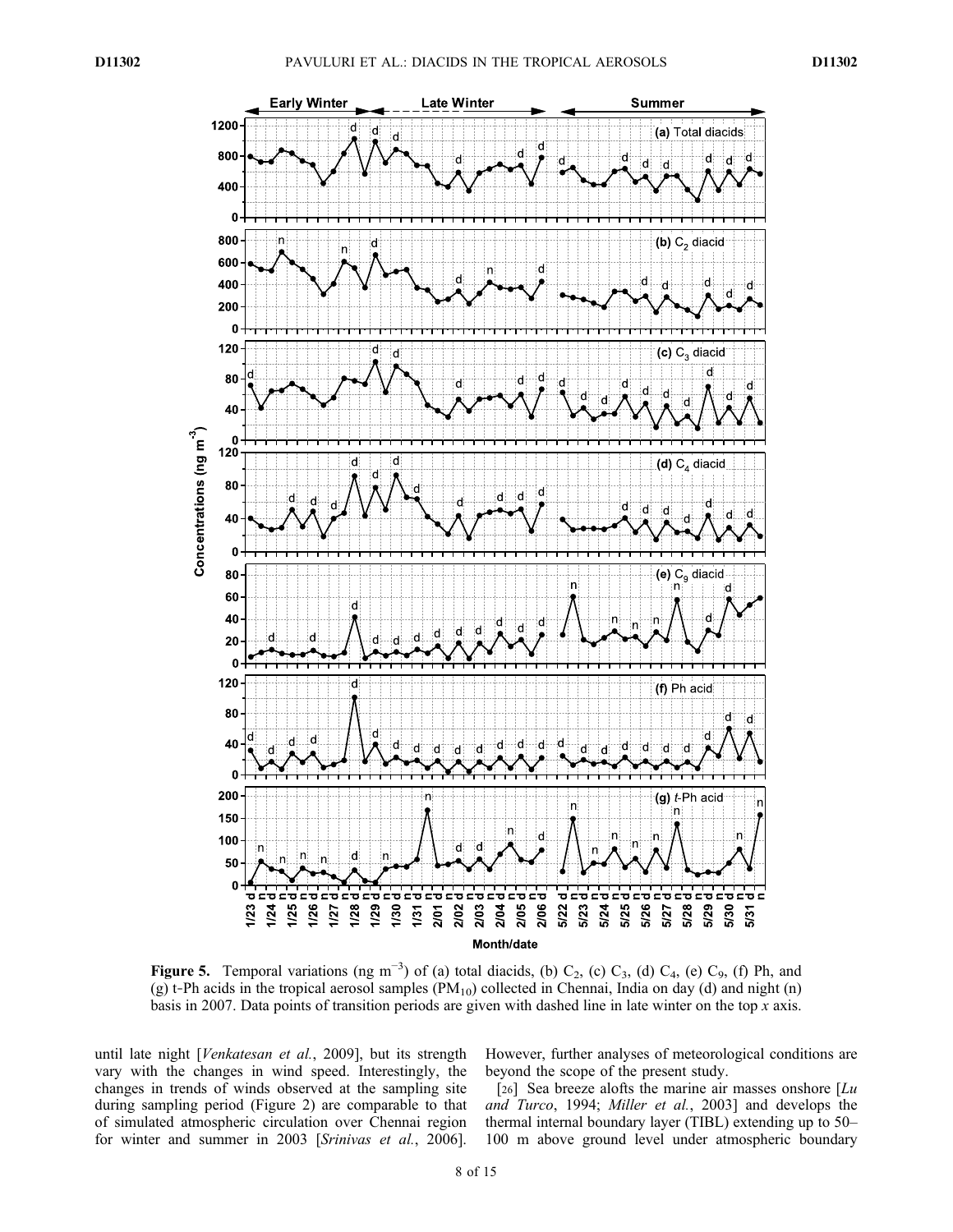

**Figure 6.** Temporal variations in the contributions  $\frac{6}{6}$  of total diacids to (a) aerosol mass  $\left(\frac{PM_{10}}{10}\right)$ , (b) total carbon (TC), and (c) water-soluble organic carbon (WSOC) in the tropical aerosols  $(PM_{10})$  collected in Chennai, India on day (d) and night (n) basis during early winter, late winter, and summer 2007. Data points of transition periods are given with dashed line in late winter on the top  $x$  axis.

layer (ABL) at the coast in Chennai region [Srinivas et al., 2007]. Hence the horizontal dispersion is significantly developed in Chennai, which further promotes the dilution of local pollutants in the coastal region in all seasons although local emissions are significant in this region [*Manju et al.*, 2002]. Due to the photochemical production of water‐soluble organic compounds such as oxalic acid, their concentrations would elevate in summer, but the strong dispersion conditions would lead to their levels even lower in summer than in winter.

[27] The sum of short-chain  $(C_2-C_4)$  diacids showed a positive correlation with nssSO $_4^{2-}$  in early winter (r = 0.52) and summer ( $r = 0.68$ ) and with Ph acid ( $r = 0.65$ ) in late winter, indicating that they originated from anthropogenic emissions and become higher in early and late winter when the air masses arrived from North India and Southeast Asia (Figure 3). On the other hand, long-chain  $(C_6-C_{12})$  diacids showed a significant correlation with Ph acid in early winter  $(r = 0.94)$ , late winter  $(r = 0.77)$ , and summer  $(r = 0.72)$  and with t-Ph acid ( $r = 0.67$ ) and levoglucosan [*Fu et al.*, 2010]  $(r = 0.83)$  in late winter. A good correlation between Ph acid and sum of long-chain  $(C_6-C_{12})$  diacids indicates a significant contribution of marine emissions [Carlson, 1982; Kawamura and Sakaguchi, 1999]. Alternatively, a good correlation with levoglucosan in late winter indicates a contribution from biomass burning when the air masses arrived from Southeast Asia where the forest fires occur frequently. Further, a positive correlation with t‐Ph acid in late winter suggests that open burning of solid waste may also be an important source for diacid precursors. Long‐ chain diacids increased from winter to summer (Figure 5e). This suggests that their photochemical production would be

promoted in summer, but also the emission of their precursors, i.e., unsaturated fatty acids, would also increase due to enhanced productivity of vegetation on land and in the ocean under strong radiation and higher temperature conditions.

#### 3.4. Seasonal Changes in Mass Fractions of Diacids, Ketoacids, and  $\alpha$ -Dicarbonyls to PM<sub>10</sub>, TC, and WSOC

[28] Total diacids comprised  $0.2\%$ –1.1% of PM<sub>10</sub> aerosol mass. Total diacids/ $PM_{10}$  ratios did not show a distinct trend among three seasonal categories (Figure 6a). Total diacid‐ C/TC ratios ranged from about 0.4% to 3% with an average of 1.58%. The averaged ratio is higher in summer (ave. 1.8%) than late winter (ave. 1.2%; Figure 6b). They also showed a weak daytime maximum, suggesting a daytime production of diacids in Chennai and its vicinity. The average contribution of total diacids to TC (1.58%) in the aerosols over Chennai is higher than that (0.95%) from urban Tokyo [Kawamura and Ikushima, 1993] and comparable to that (1.8%) from Sapporo [Aggarwal and Kawamura, 2008]. This signifies an intensive photochemical production of diacids via gas‐to‐particle conversion of precursor organics as well as heterogeneous reactions on aerosols under strong solar radiation and high humidity conditions (RH: up to 89%). However, the average value  $(1.58\%)$  is lower than that  $(8.8\%)$  reported in the remote marine aerosols from the Pacific including tropics [*Kawamura*] and Sakaguchi, 1999].

[29] On the other hand, total diacid-C/WSOC ratios ranged from about 4% to 11% with an average of 7.9% in early winter, 4.7% in late winter, and 4.8% in summer (Figure 6c). The average total diacid‐C/WSOC ratio (5.9%)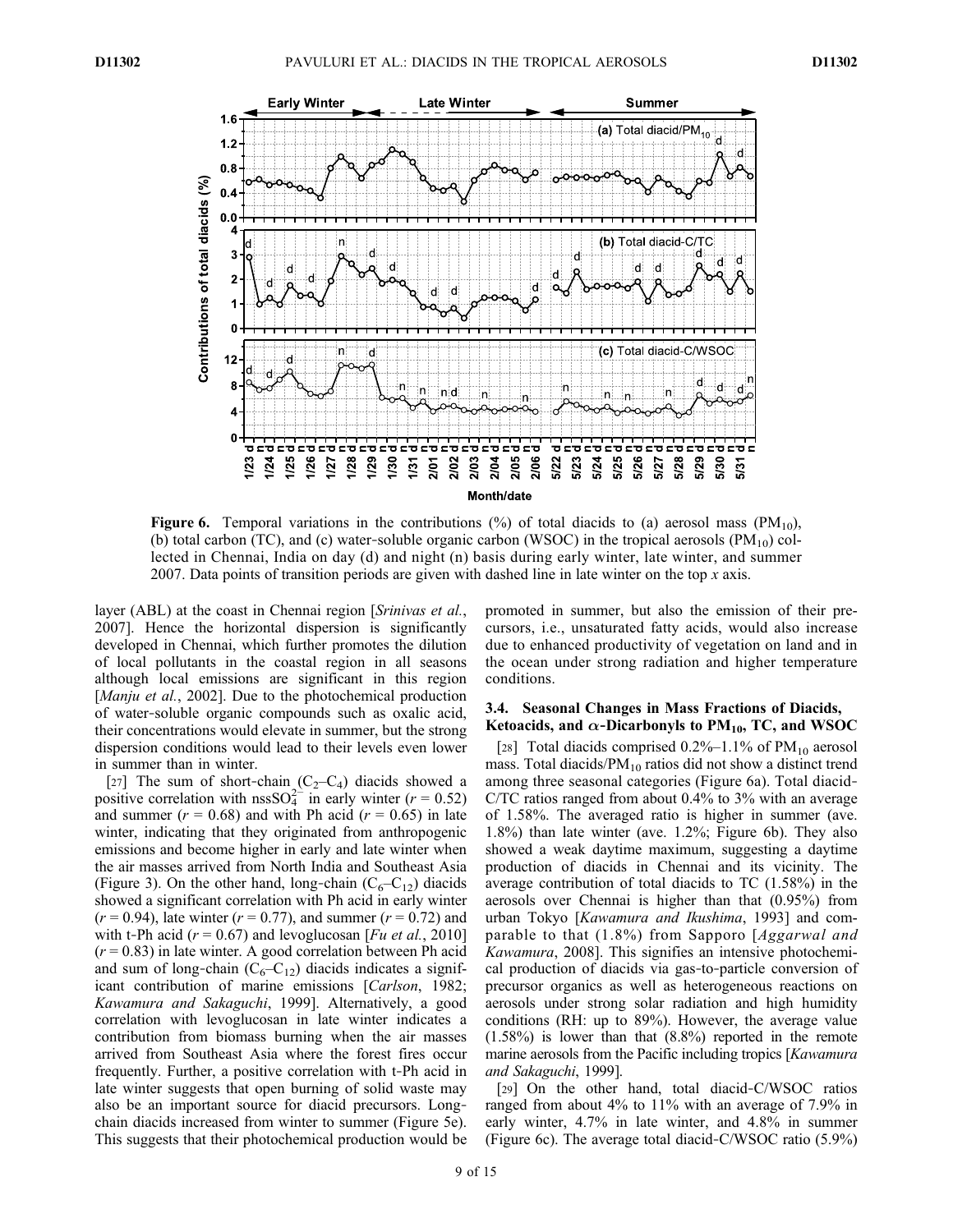|                          | Early Winter |             |             |             | Late Winter | Summer      |             |             |
|--------------------------|--------------|-------------|-------------|-------------|-------------|-------------|-------------|-------------|
| Compounds                | Component 1  | Component 2 | Component 3 | Component 1 | Component 2 | Component 1 | Component 2 | Component 3 |
| Oxalic $(C_2)$           | 0.03         | 0.87        | $-0.24$     | $-0.08$     | 0.89        | 0.89        | $-0.04$     | 0.11        |
| Malonic $(C_3)$          | 0.30         | 0.58        | $-0.61$     | 0.02        | 0.99        | 0.80        | 0.35        | $-0.25$     |
| Succinic $(C_4)$         | 0.89         | 0.27        | $-0.10$     | 0.09        | 0.97        | 0.92        | 0.12        | $-0.20$     |
| Glutaric $(C_5)$         | 0.93         | 0.23        | 0.03        | 0.27        | 0.93        | 0.96        | 0.03        | $-0.09$     |
| Adipic $(C_6)$           | 0.96         | 0.20        | $-0.02$     | 0.76        | 0.64        | 0.74        | 0.54        | 0.21        |
| Pimelic $(C_7)$          | 0.92         | 0.32        | $-0.10$     | 0.89        | 0.39        | 0.23        | 0.95        | 0.16        |
| Suberic $(C_8)$          | 0.94         | 0.04        | $-0.02$     | 0.96        | $-0.08$     | 0.14        | 0.97        | 0.17        |
| Azelaic $(C_9)$          | 0.94         | 0.16        | 0.10        | 0.96        | 0.19        | $-0.08$     | 0.47        | 0.86        |
| Sebacic $(C_{10})$       | 0.97         | 0.06        | 0.11        | 0.90        | 0.22        | $-0.13$     | 0.57        | 0.81        |
| Maleic (M)               | 0.55         | 0.68        | 0.29        | 0.71        | 0.66        | 0.81        | 0.14        | $-0.30$     |
| Phthalic (Ph)            | 0.94         | 0.24        | $-0.17$     | 0.57        | 0.76        | 0.20        | 0.96        | $-0.07$     |
| Terephthalic (t-Ph)      | 0.04         | $-0.31$     | 0.82        | 0.76        | $-0.11$     | $-0.16$     | $-0.22$     | 0.95        |
| Glyoxylic $(\omega C_2)$ | 0.38         | 0.87        | 0.02        | 0.49        | 0.80        | 0.92        | 0.26        | $-0.17$     |
| Glyoxal (Gly)            | 0.02         | 0.21        | 0.94        | 0.87        | 0.30        | 0.94        | 0.11        | 0.04        |
| Variance (%)             | 54           | 20          | 15          | 47          | 43          | 45          | 28          | 19          |

Table 3. Results of Principal Component Analysis of the Selected Dicarboxylic Acids and Related Compounds in the Tropical Aerosols (PM10) Collected in Chennai, India During Early Winter, Late Winter, and Summer 2007

in Chennai samples is higher than that (about 3%) of Tokyo (range: 0.3%–6.2%, Kawamura et al., unpublished data, 2005) and that (3.8%) of the Arctic aerosols (range 1.5%– 9.1%, Kawamura et al., in preparation, 2010) and even that (range:  $2.8\% - 8.1\%$ , ave. 4.8%) of Sapporo [Aggarwal and Kawamura, 2008]. The higher values obtained in this study indicate that the tropical aerosol samples collected from southeast coast of the Indian subcontinent contain more dicarboxylic acids that are probably produced by photochemical oxidations of organic precursors, suggesting that the tropical organic aerosols are photochemically more aged. Interestingly, diurnal variations with daytime maximum were not clearly observed in diacid‐C/WSOC ratios.

[30] The concentrations of ketoacids and dicarbonyls normalized by  $PM_{10}$ , TC, and WSOC also showed temporal variations similar to total diacids (data are not shown here). This suggests that ketoacids and dicarbonyls are also produced in daytime by photochemical processes in the atmosphere. Averaged contributions of ketoacids and dicarbonyls to TC are 0.15% and 0.032% in early winter, 0.13% and 0.033% in late winter, and 0.11% and 0.030% in summer, respectively. In contrast, those of ketoacids and dicarbonyls to WSOC are 0.77% and 0.17% in early winter, 0.49% and 0.13% in late winter, and 0.29% and 0.08% in summer, respectively.

### 3.5. Principal Component Analysis for Selected Species

[31] Previous studies reported that  $C_2-C_4$  diacids, ketoacids, and dicarbonyls are likely produced either by photooxidation of volatile hydrocarbons and/or direct emissions from fossil fuel combustion [Kawamura and Kaplan, 1987; Kawamura and Ikushima, 1993; Kawamura et al., 1996a]. In addition,  $C_2$  acid is formed by oxidation of  $\omega C_2$  acid that is produced by the photooxidation of glyoxal, pyruvic acid, or other precursors [Ervens et al., 2004; Kawamura et al., 1996a; Lim et al., 2005; Warneck, 2003].  $C_5-C_6$  diacids have been proposed as oxidation products of cyclic olefins [Hatakeyama et al., 1987]. Maleic acid may be produced by ring opening of aromatic hydrocarbons such as toluene and benzene [Kawamura and Sakaguchi, 1999; Kawamura et al., 1996a] whereas Ph acid can be produced by photooxidation of naphthalene and other polynuclear aromatic hydrocarbons [Kawamura and Sakaguchi, 1999; Kawamura et al., 1996b; Ho et al., 2006], which are derived from incomplete combustion of fossil fuels [Graedel et al., 1986]. In contrast, longer-chain  $(\geq C_4)$  diacids have been proposed as oxidation products of unsaturated fatty acids [Kawamura et al., 1996b; Kawamura and Gagosian, 1987; Stephanou and Stratigakis, 1993].

[32] To better discuss the sources and/or formation processes of diacids and related compounds in the tropical aerosols, principal component analysis (PCA) was applied for the data sets of selected water-soluble species ( $n = 14$ ) [Hsieh et al., 2008; Kawamura and Sakaguchi, 1999]. Table 3 gives the results of PCA with two to three components detected in three types of aerosols. In early winter samples,  $C_4-C_{10}$ diacids showed a good correlation with component 1 (Table 3), which should be associated with photochemical oxidation of unsaturated fatty acids derived from terrestrial and/or marine plants. In contrast,  $C_2$ ,  $C_3$ , maleic, and  $\omega C_2$  acids were found to correlate with component 2, indicating that their precursors are associated with anthropogenic activities including fossil fuel and biomass/fuel combustion. t‐Ph and glyoxal showed a correlation with component 3, suggesting an important emission from field burning of municipal wastes because t‐Ph is produced via burning processes of municipal solid wastes and/or plastic polymers [*Simoneit et al.*, 2005] and glyoxal is produced by the photooxidation of p-xylene [*Volkamer et al.*, 2001], which is a raw material for terephthalic acid dimethyl ester.

[33] In late winter,  $C_2-C_5$  and  $C_7-C_{10}$  diacids showed a strong correlation with components 2 and 1, respectively. Component 1 may be associated with photooxidation of unsaturated fatty acids whereas component 2 may be involved with anthropogenic sources. On the other hand,  $C_6$ , maleic, and Ph acids that are mainly derived by photooxidation of anthropogenic hydrocarbons correlate with both components 1 and 2. These results suggest that a mixing of air masses originated from anthropogenic and marine biogenic sources is significant in the coastal Chennai atmosphere in late winter, followed by photochemical aging during long‐range transport in the continental and marine atmosphere.

[34] During summer season,  $C_2-C_6$  diacids, M,  $\omega C_2$ , and Gly strongly correlate with component 1, which should be associated with anthropogenic emissions followed by pho-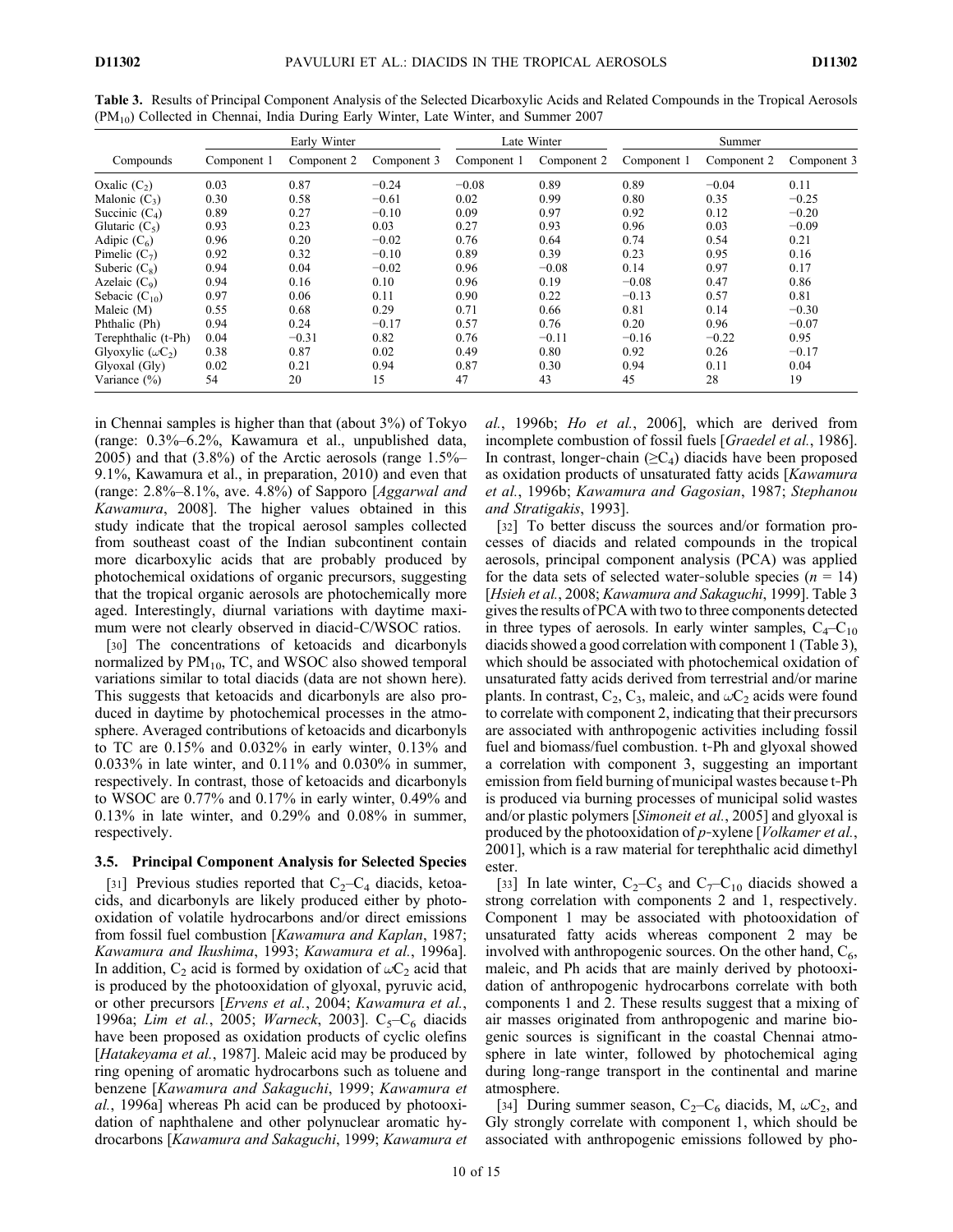

Figure 7. Pie diagrams of relative abundances (%) of individual diacids in total straight-chain diacids  $(C_2-C_{12})$  in the tropical aerosols  $(PM_{10})$  collected in Chennai, India during (a) early winter, (b) late winter, and (c) summer 2007.

tochemical production. In contrast, longer-chain  $C_7-C_8$  and  $C_9-C_{10}$  diacids showed a strong correlation with components 2 and 3, respectively (see Table 3). This result suggests that their precursors (unsaturated fatty acids) may have dual origins, i.e., one derived from marine algae and the other from terrestrial higher plants. Ph acid showed a strong correlation with component 2. This aromatic diacid may be derived from phenolic compounds [Kawamura and Sakaguchi, 1999; Kawamura et al., 1996b], which are present in sea surface slicks [Carlson, 1982], although it can also be produced by photooxidation of naphthalene and other aromatic hydrocarbons as stated above. Interestingly, t‐Ph acid showed a strong correlation with component 3, again suggesting the presence of anthropogenic emissions from burning of municipal solid wastes and/or plastic polymers. However, Gly correlated well with component 1 instead of 3, because its production might be more intensive by the photooxidation of acetylene and ethylene and isoprene contributed from anthropogenic and/or marine emissions [*Warneck*, 2000; 2003] and terrestrial plant emissions [*Guenther et al.*, 2006], respectively.

### 3.6. Long‐Range Atmospheric Transport and Photochemical Production of Diacids

[35] Figure 7 presents pie diagrams (%) of individual diacid species in total straight-chain diacids  $(C_2-C_{12})$  for early winter, late winter, and summer samples. Three small diacids ( $C_2-C_4$ ) account for 96% in early winter and 93% in late winter. However, the values decreased down to 79% in summer. In particular, the relative abundance of  $C_2$ decreased from 79% in early winter to 62% in summer (see Figure 7). Accordingly, those of longer-chain diacids  $(C_5$ –  $C_{12}$ ) increased from early winter to summer by a factor of 2–5. For example, the relative abundance of  $C_9$  diacid increases from 2% in early winter to 8% in summer (Figure 7), suggesting the presence of specific source(s) of  $C_9$  in summer, a topic to be discussed later.

[36] When higher relative abundances of  $C_2-C_4$  diacids were obtained in early winter (Figure 7), air masses were delivered from South Asia (Figure 3). A similar feature was obtained in late winter, when air masses arrived from Southeast Asia. The predominance of shorter‐chain diacids can be interpreted by enhanced emission of aromatic hydrocarbons derived from fossil/biofuel combustion or biomass burning process, followed by subsequent photochemical oxidation in the atmosphere during long‐range transport over the Bay of Bengal. In contrast, higher abundances of  $C_9$  and other longer-chain diacids in summer aerosols are associated with the air masses originated from the Arabian Sea and the Indian Ocean and traveled across the South Indian subcontinent. Both oceanic and continental air should contain abundant unsaturated fatty acids, which are produced by marine algae and terrestrial higher plants. After their emission to the atmosphere, unsaturated fatty acids are oxidized at a double bond to result in  $C_9$  and other diacids ( $\geq C_4$ ) [Kawamura and Gagosian, 1987; Kawamura et al., 1996b; Stephanou and Stratigakis, 1993].

[37] *Kawamura and Ikushima* [1993] proposed that  $C_3$  is produced by photochemical oxidation of  $C_4$  in the atmosphere, and hence  $C_3/C_4$  ratio has been used as an indicator of enhanced photochemical production of diacids [Aggarwal and Kawamura, 2008; Huang et al., 2005; Kawamura et al., 1996a; Sorooshian et al., 2006; Yao et al., 2004]. The C<sub>3</sub>/C<sub>4</sub> ratios (0.85–2.46 with an average of 1.4;  $n = 49$ ) found in Chennai aerosols are much higher than that (ave. 0.35) reported in automobile exhausts [Kawamura and Kaplan, 1987], indicating a serious photochemical modification of the aerosols over Chennai. The average ratio in Chennai aerosols is comparable with those reported for Sapporo aerosols (ave. 1.4) [Aggarwal and Kawamura, 2008] and summer aerosols from Tokyo (ave. 1.6) [Kawamura and Ikushima, 1993] and Hong Kong (ave. 1.5 at Kwun Tong and 2.5 at Hong Kong Polytechnic University) [Yao et al., 2004] and also the aerosols collected at higher altitudes  $(500-4000 \text{ m})$  over Gulf of Mexico  $(>1)$  [Sorooshian et al., 2007], in which photochemical production and transformations are significant. However, the average  $C_3/C_4$  ratio in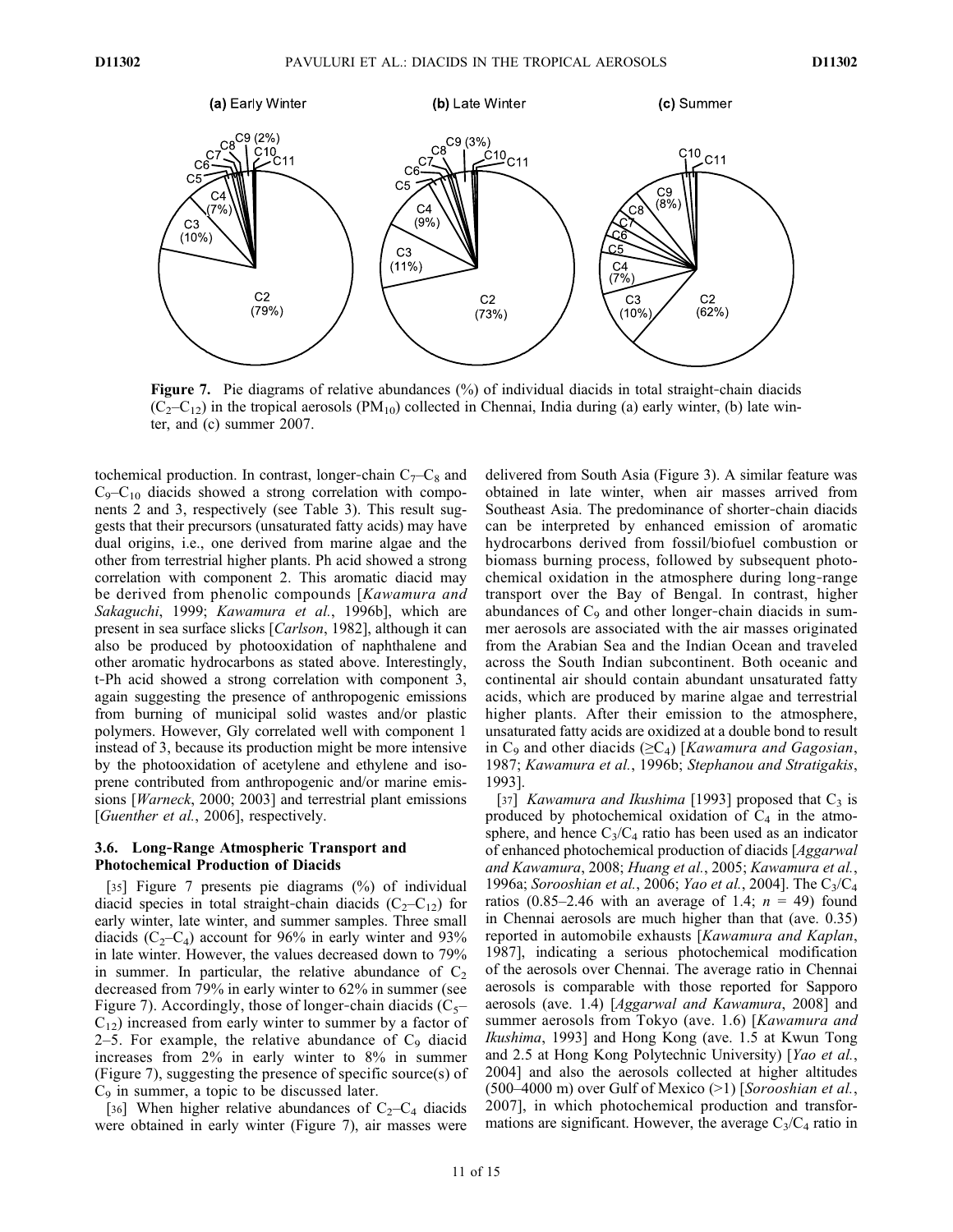

Figure 8. Temporal variations in the relative abundances (%) of selected diacids in total diacids in the tropical aerosols  $(PM_{10})$  collected in Chennai, India on day (d) and night (n) basis during early winter, late winter, and summer 2007. (a) Oxalic  $(C_2)$ , (b) malonic  $(C_3)$ , (c) succinic  $(C_4)$ , (d) azelaic  $(C_9)$ , (e) phthalic (Ph), and (f) terephthalic (t‐Ph) acids. Data points of transition periods are given with dashed line in late winter on the top  $x$  axis.

Chennai aerosols is lower than those reported for marine aerosols from Chichi-jima (ave. 2.0) [Mochida et al., 2003] and from remote Pacific (ave. 3.9) [Kawamura and Sakaguchi, 1999].

[38] These comparisons again suggest that the aerosols over Chennai are significantly aged due to photochemical processes. Further,  $C_3/C_4$  ratios showed a very weak correlation ( $r^2 \le 0.14$ ) with local ambient temperature, being in contrast from urban aerosols from Tokyo [Kawamura and Ikushima, 1993], in which a strong correlation was found. This suggests that the local photochemical production of diacids and the subsequent evolution at Chennai are not significant. Rather, secondary photochemical production of diacids and subsequent transformation should be more important along with the mixing of polluted air mass with relatively clean air masses in the remote marine atmosphere during long‐range transport over the Indian Ocean and Bay of Bengal.

[39] Although  $C_2$  and  $SO_4^{2-}$  are not directly linked chemically, the correlation between  $C_2$  and  $SO_4^{2-}$  has been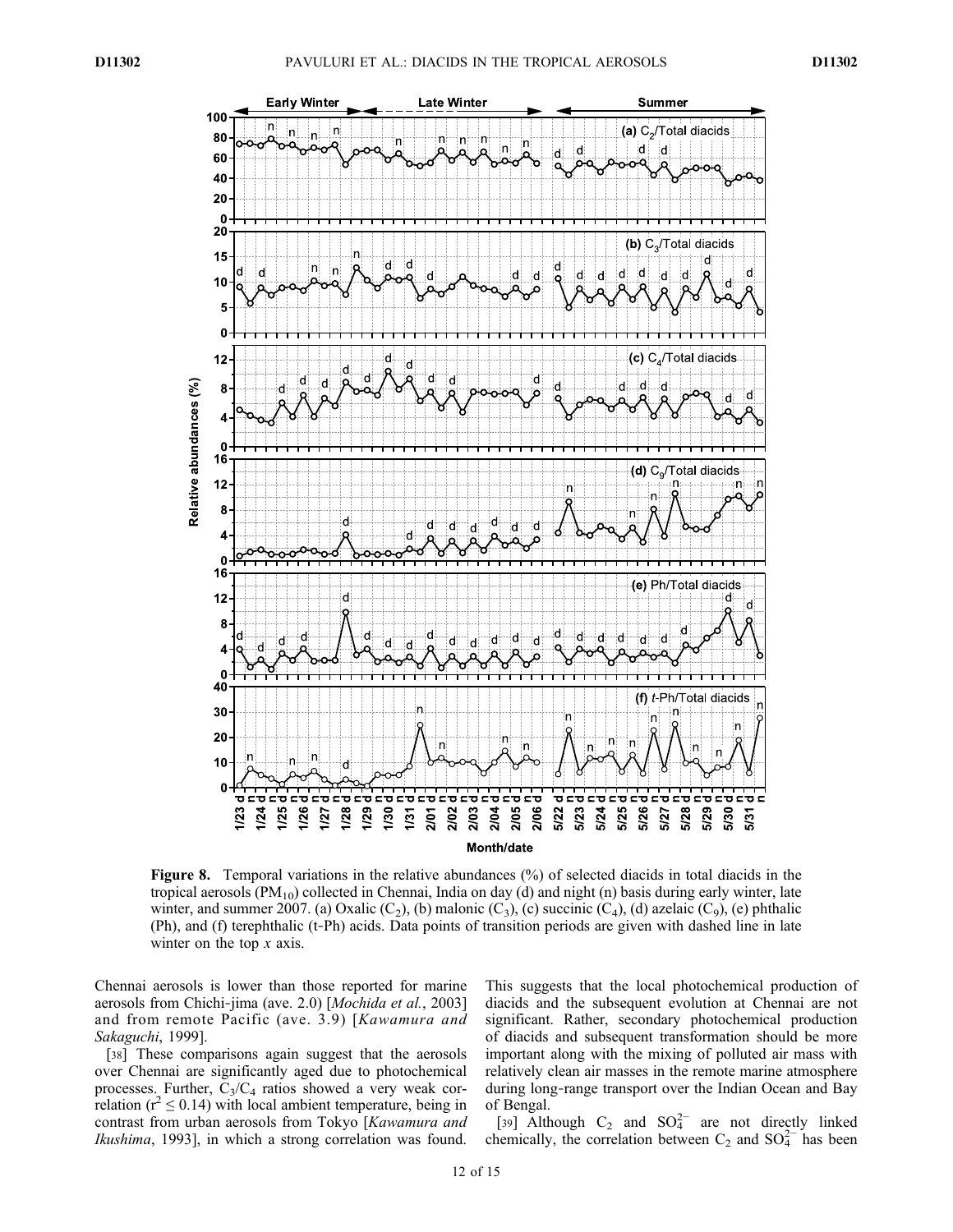used to investigate the production processes of  $C_2$  [Huang et al., 2005; Sorooshian et al., 2006; Yao et al., 2004; Yu et al., 2005] based on the fact that both reaction mechanisms require the aqueous medium. Sorooshian et al. [2006] observed a strong correlation between  $SO_4^{2-}$  and oxalate  $(r^2 = 0.80)$  in aerosols collected by aircraft sampling at downwind of a coal‐fired power plant in the vicinity of Ohio, in which local emissions and subsequent in situ photochemical production might be significant. In contrast, a weak correlation ( $r^2 = 0.33$ ) was found between SO $_4^{2-}$  and oxalate in cloud droplet residual particle collected over Gulf of Mexico, and the  $SO_4^{2-}$  was typically decreased from below to above cloud while the  $C_2$  exhibited an opposite behavior [Sorooshian et al., 2007] that can be attributed to photochemical aging. Interestingly, we found a weak correlation between  $SO_4^{2-}$  and  $C_2$  in Chennai aerosols in early  $(r^2 = 0.32)$  and late  $(r^2 = 0.35)$  winter and summer  $(r^2 = 0.32)$ 0.53). These results clearly indicate that the Chennai aerosols are significantly aged due to photochemical processes that occurred during long‐range atmospheric transport before their arrival at Chennai.

### 3.7. Diurnal Variation of Diacids: Sea Breeze Effect

[40] The concentrations of  $C_2$  diacid did not show a clear diurnal trend, except for certain periods (e.g., 29–31 May; Figure 5b). This is in contrast to the results from Tokyo, where a strong diurnal variation was found with the concentration maxima in daytime [Kawamura and Yasui, 2005]. However, we found that relative abundances of  $C_2$ in total diacids are higher in nighttime than daytime for most of the winter samples (Figure 8a). In contrast,  $C_3$  and  $C_4$ concentrations often showed clear daytime maxima throughout the campaigns (see Figures 5c and 5d). Their relative abundances also showed daytime maxima (Figures 8b and 8c). Concentrations of  $C_5-C_8$  and Ph diacids, as well as their relative abundances, also increased in daytime (for Ph see Figures 5f and 8e). Similarly, concentrations of longer-chain diacids  $(C_9 - C_{12})$  and their relative abundances in winter generally increased in daytime but showed an opposite trend in summer (see Figures 5e and 8d for  $C_9$  diacid). On the other hand, t-Ph and its relative abundance showed diurnal patterns similar to  $C_9$  in particular during summer (Figures 5g and 8f). Interestingly, distinct nighttime maxima were found in the concentration ratios of t‐Ph/Ph throughout the campaigns (data not shown here).

[41] As discussed earlier (section 3.3), the land/sea breeze circulation [Srinivas et al., 2006] may have significant influence on organic aerosol compositions in Chennai. The onset of sea breeze in daytime may depress the stable structure of the planetary boundary layer (PBL) by introducing cool marine air that passes over a warmer land surface, resulting in a thermal internal boundary layer (TIBL) below the PBL [Srinivas et al., 2006, 2007]. In contrast, the TIBL may disappear and the PBL moves down after the onset of the land breeze in nighttime. In addition, the oxidant concentration may stay high under nighttime smog condition at surface level [Miller et al., 2003]. Hence land/sea breeze circulation may significantly affect the dispersion of pollutants in the atmosphere of coastal regions [Lu and Turco, 1994; Miller et al., 2003].

[42] The sea breeze causes onshore flow of marine air masses in daytime [*Miller et al.*, 2003], which are enriched with relatively fresh marine aerosols containing unsaturated fatty acids. They should produce diacids  $(\geq C_4)$  by photochemical oxidation [Kawamura and Gagosian, 1987; Kawamura et al., 1996b; Stephanou and Stratigakis, 1993]. In addition, the developed TIBL may suppress the vertical dispersion of aerosol species by acting as a lid during daytime. In contrast, the precursors of smaller diacid  $(C_2-C_4)$  of inland origin (e.g., aromatic hydrocarbons) may effectively stay within the PBL above the TIBL [Miller et al., 2003]. Hence  $C_2-C_4$  diacid concentrations would not increase significantly in daytime. However, the production of  $C_4$  from marine precursors and its photochemical breakdown into  $C_3$ may be significant in daytime [Kawamura and Sakaguchi, 1999; Kawamura et al., 1996b]. We found the increased concentrations of  $C_5-C_{12}$  and Ph in daytime on 28 January and 30–31 May (see Figures 5e and 5f, for  $C_9$  and Ph), again supporting an inflow of marine air over coastal Chennai in daytime [Miller et al., 2003].

## 3.8. Preferential Production of  $C_9 - C_{12}$  Diacids: Enhanced Higher Plant Emissions in Summer

[43] Although  $C_9 - C_{12}$  diacids are more abundant in daytime than nighttime during early and late winter, an opposite trend was generally found during summer (see Figure 5e for C9 diacid). The nighttime maxima in summer may arise from a peculiar feature of the tropical Indian monsoon, which is superimposed by the enhanced higher plant emissions in summer. Padhy and Varshney [2005] reported an increased emission of volatile organic compounds (such as isoprene and  $\alpha$ -pinene) from tropical plants in India during summer. Similarly, emissions of unsaturated fatty acids from tropical plants should be enhanced to result in the increased production of azelaic acid  $(C_9)$  in summer. Hence the nighttime increase of  $C_9 - C_{12}$  diacids during summer can be interpreted by an enhanced plant activity in daytime and the onset of land breeze in nighttime [*Miller et al.*, 2003]; the latter initiates the transport of inland air enriched with  $C_9$ over the sampling site on the coast at night.

[44] This situation at the southeast coast of the Indian subcontinent may produce a unique feature of the source and source strength of organic aerosols in tropical urban Chennai, which is different from other regions in midlatitudes. It is of interest to note an abrupt increase in the concentrations of  $C_9$ in nighttime on 22 and 27 May (see Figure 5e). This feature may be caused by the appearance of a land breeze front [*Miller et al.*, 2003] that can significantly transport the inland air masses offshore. The occurrence of a land breeze front in nighttime on 22 and 27 May can be supported by a sharp change in wind direction (SW‐W‐SE‐SW and S‐SW‐SE‐S) and by sudden increases in wind speed by  $0.5-1$  m s<sup>-1</sup>. Moreover, nighttime reactions might be intensified by the accumulated oxidants (nighttime smog) at surface level [Miller et al., 2003]. The present study demonstrates that enhanced terrestrial higher plant emissions of unsaturated fatty acids followed by the production of long-chain  $(C_9-C_{12})$  diacids is an important factor that alters the organic aerosol composition in the coastal tropical Indian atmosphere.

# 4. Summary and Conclusion

[45] Molecular characteristics of water-soluble diacids and their related compounds have been studied in the tropical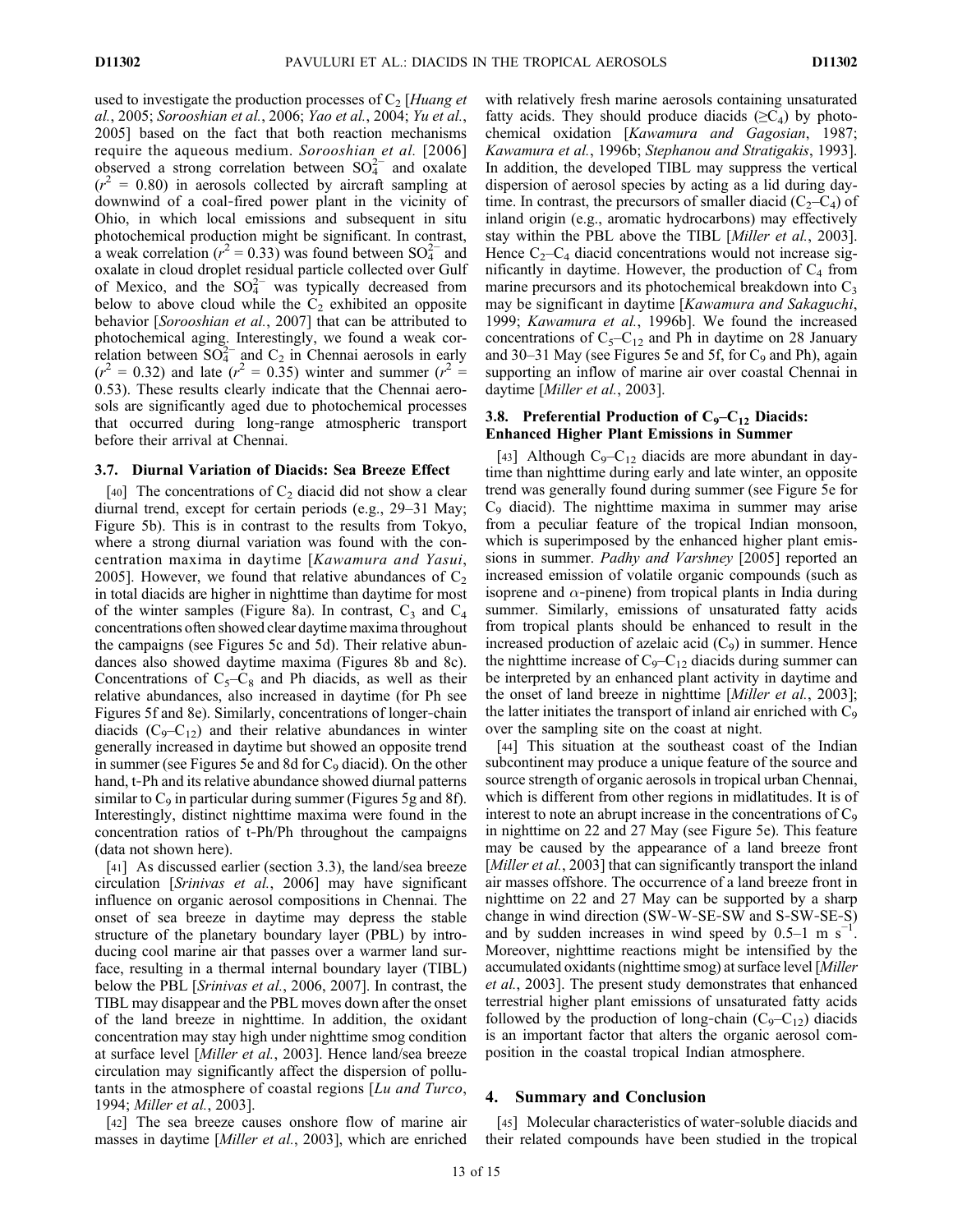aerosols  $(PM_{10})$  collected at Chennai on the southeast coast of the Indian subcontinent during winter (23 January to 6 February) and summer (22–31 May) campaigns in 2007. Oxalic  $(C_2)$  acid was found as the most abundant diacid species (35%–79% of total diacids) followed by terephthalic (t-Ph), malonic  $(C_3)$ , and succinic  $(C_4)$  acids. Total concentrations of diacids  $(227-1030 \text{ mg m}^{-3})$ , ketoacids  $(16-105 \text{ ng m}^{-3})$ , and dicarbonyls  $(4-23 \text{ ng m}^{-3})$  were higher in winter than summer. However, some species including normal  $C_5-C_{12}$ , branched i $C_4$  and i $C_6$ , unsaturated (maleic), and aromatic diacids showed an opposite trend. Water‐ soluble diacids were found to account for up to 3% of TC and 11% of WSOC in the tropical Indian aerosols, suggesting that the aerosols over Chennai are photochemically aged.

[46] Molecular distributions and backward air mass trajectories demonstrated that diacids and/or their precursor compounds are likely transported long distances from North India and the Middle East in early winter and from Southeast Asia in late winter, but some originate from photochemical reactions in the atmosphere over the ocean. Following the change in the Indian Ocean Monsoon, the aerosols in Chennai are transported from the Arabian Sea and Indian Ocean across the South Indian continent in summertime. Although local emissions are important in controlling the diacid compositions of Chennai aerosols, their source strength seems to be weakened due to the dilution caused by a strong land/sea breeze developed on the coast of peninsular South India. The analyses of day/night samples demonstrated an important role of diurnal land/sea breezes that occur at Chennai to deliver precursors such as unsaturated fatty acids emitted from marine and terrestrial plants and control the organic chemical composition of the tropical Indian aerosols.

[47] **Acknowledgments.** This study was partly supported by grant-inaid 19204055 from the Japan Society for the Promotion of Science (JSPS) and the Environment Research and Technology Development Fund (B‐0903) of the Ministry of the Environment, Japan. We appreciate the financial support of a JSPS Fellowship to C. M. Pavuluri. We also thank S. G. Aggarwal and K. Okuzawa for their help in the chemical analysis and R. A. Damodar and K. Jagannathan for their support in the sample collection. Y. Miyazaki and P. M. Meyers are acknowledged for critical reading and comments on an early version of the manuscript.

#### References

- Aggarwal, S. G., and K. Kawamura (2008), Molecular distributions and stable carbon isotopic compositions of dicarboxylic acids and related compounds in aerosols from Sapporo, Japan: Implications for photochemical aging during long-range atmospheric transport, J. Geophys. Res., 113, D14301, doi:10.1029/2007JD009365.
- Carlson, D. J. (1982), Surface microlayer phenolic enrichments indicate sea‐surface slicks, Nature, 296, 426–429, doi:10.1038/296426a0.
- Chandra Mouli, P., S. Venkata Mohan, and S. Jayarama Reddy (2006), Chemical composition of atmospheric aerosols  $(PM_{10})$  at a semi-arid urban site: Influence of terrestrial sources, Environ. Monit. Assess., 117, 291–305, doi:10.1007/s10661-006-0988-6.
- Chebbi, A., and P. Carlier (1996), Carboxylic acids in the troposphere, occurrence, sources, and sinks: A review, Atmos. Environ., 30, 4233– 4249, doi:10.1016/1352-2310(96)00102-1.
- Chowdhury, Z., M. Zheng, J. J. Schauer, R. J. Sheesley, L. G. Salmon, G. R. Cass, and A. G. Russell (2007), Speciation of ambient fine organic carbon particles and source apportionment of  $PM_{2.5}$  in Indian cities, J. Geophys. Res., 112, D15303, doi:10.1029/2007JD008386.
- Dai, G., L. Cui, L. Song, N. Gong, J. Chen, R. Zhao, S. Wang, H. C. Chang, and X. Wang (2005), Terephthalic acid occupational exposure and its effect on organ functions in fiber workers, Environ. Toxicol. Pharmacol., 20, 209–214, doi:10.1016/j.etap.2005.01.007.
- Ding, M., and X. Li (2003), About the construction of PTA, Chem. Technol. Econ., 21, 13–15.
- Ervens, B., G. Feingold, G. F. Frost, and S. M. Kreidenweis (2004), A modeling study of aqueous production of dicarboxylic acids: 1. Chemical pathways and speciated organic mass production, J. Geophys. Res., 109, D15205, doi:10.1029/2003JD004387.
- Fu, P. Q., K. Kawamura, C. M. Pavuluri, T. Swaminathan, and J. Chen (2010), Molecular characterization of urban organic aerosol in tropical India: Contributions of primary emissions and secondary photooxidation, Atmos. Chem. Phys., 10, 2663–2689.
- Graedel, T. T., D. T. Hawkins, and L. D. Claxton (1986), Atmospheric Chemical Compounds, 732 pp., Academic, San Diego, Calif.
- Guenther, A., T. Karl, P. Harley, C. Wiedinmyer, P. I. Palmer, and C. Geron (2006), Estimates of global terrestrial isoprene emissions using MEGAN (model of emissions of gases and aerosols from nature), Atmos. Chem. Phys., 6, 3181–3210.
- Hatakeyama, S., M. Ohno, J. Weng, H. Takagi, and H. Akimoto (1987), Mechanism for the formation of gaseous and particulate products from ozone‐cycloalkene reactions in air, Environ. Sci. Technol., 21, 52–57, doi:10.1021/es00155a005.
- Ho, K. F., S. C. Lee, J. J. Cao, K. Kawamura, T. Watanabe, Y. Cheng, and J. C. Chow (2006), Dicarboxylic acids, ketocarboxylic acids and dicarbonyls in the urban roadside area of Hong Kong, Atmos. Environ., 40, 3030–3040, doi:10.1016/j.atmosenv.2005.11.069.
- Hsieh, L.‐Y., C.‐L. Chen, M.‐W. Wan, C.‐H. Tsai, and Y. I. Tsai (2008), Speciation and temporal characterization of dicarboxylic acids in  $PM_{2.5}$ during a PM episode and a period of non-episodic pollution, Atmos. Environ., 42, 6836–6850, doi:10.1016/j.atmosenv.2008.05.021.
- Huang, X.‐F., and J. Z. Yu (2007), Is vehicle exhaust a significant primary source of oxalic acid in ambient aerosols, Geophys. Res. Lett., 34, L02808, doi:10.1029/2006GL028457.
- Huang, X.‐F., M. Hu, L.‐Y. He, and X.‐Y. Tang (2005), Chemical characterization of water-soluble organic acids in  $PM_{2.5}$  in Beijing, China, Atmos. Environ., 39, 2819–2827, doi:10.1016/j.atmosenv.2004.08.038.
- Jayanthi, V., and R. Krishnamoorthy (2006), Key airborne pollutants— Impact on human health in Manali, Chennai, Curr. Sci., 90, 405–413.
- Jha, A. K., C. Sharma, N. Singh, R. Ramesh, R. Purvaja, and P. K. Gupta (2008), Greenhouse gas emissions from municipal solid waste management in Indian mega‐cities: A case study of Chennai landfill sites, Chemosphere, 71, 750–758, doi:10.1016/j.chemosphere.2007.10.024.
- Kawamura, K. (1993), Identification of  $C_2-C_{10} \omega$ -oxocarboxylic acids, pyruvic acid and  $C_2-C_3$   $\alpha$ -dicarbonyls in wet precipitation and aerosol samples by capillary GC and GC-MS, Anal. Chem., 65, 3505–3511, doi:10.1021/ac00071a030.
- Kawamura, K., and R. B. Gagosian (1987), Implications of  $\omega$ -oxocarboxylic acids in the remote marine atmosphere for photo‐oxidation of unsaturated fatty acids, Nature, 325, 330–332, doi:10.1038/325330a0.
- Kawamura, K., and I. R. Kaplan (1987), Motor exhaust emissions as a primary source for dicarboxylic acids in Los Angeles ambient air, Environ. Sci. Technol., 21, 105–110, doi:10.1021/es00155a014.
- Kawamura, K., and K. Ikushima (1993), Seasonal changes in the distribution of dicarboxylic acids in the urban atmosphere, Environ. Sci. Technol., 27, 2227–2235, doi:10.1021/es00047a033.
- Kawamura, K., and F. Sakaguchi (1999), Molecular distribution of water soluble dicarboxylic acids in marine aerosols over the Pacific Ocean including tropics, J. Geophys. Res., 104(D3), 3501–3509, doi:10.1029/ 1998JD100041.
- Kawamura, K., and O. Yasui (2005), Diurnal changes in the distribution of dicarboxylic acids, ketocarboxylic acids and dicarbonyls in the urban Tokyo atmosphere, Atmos. Environ., 39, 1945–1960, doi:10.1016/ j.atmosenv.2004.12.014.
- Kawamura, K., H. Kasukabe, and L. A. Barrie (1996a), Source and reaction pathways of dicarboxylic acids, ketoacids and dicarbonyls in Arctic aerosols: One year observations, Atmos. Environ., 30, 1709–1722, doi:10.1016/1352-2310(95)00395-9.
- Kawamura, K., R. Seméré, Y. Imai, Y. Fujii, and M. Hayashi (1996b), Water soluble dicarboxylic acids and related compounds in Antarctic aerosols, J. Geophys. Res., 101(D13), 18,721–18,728, doi:10.1029/ 96JD01541.
- Kawamura, K., M. Kobayashi, N. Tsubonuma, M. Mochida, T. Watanabe, and M. Lee (2004), Organic and inorganic compositions of marine aerosols from East Asia: Seasonal variations of water‐soluble dicarboxylic acids, major ions, total carbon and nitrogen, and stable C and N isotopic composition, in Geochemical Investigation in Earth and Space Science: A Tribute to Isaac R. Kaplan, edited by R. J. Hill et al., The Geochemical Society, Publication No. 9, 243–265.
- Lelieveld, J., et al. (2001), The Indian Ocean Experiment: Widespread air pollution from South and Southeast Asia, Science, 291, 1031-1036, doi:10.1126/science.1057103.